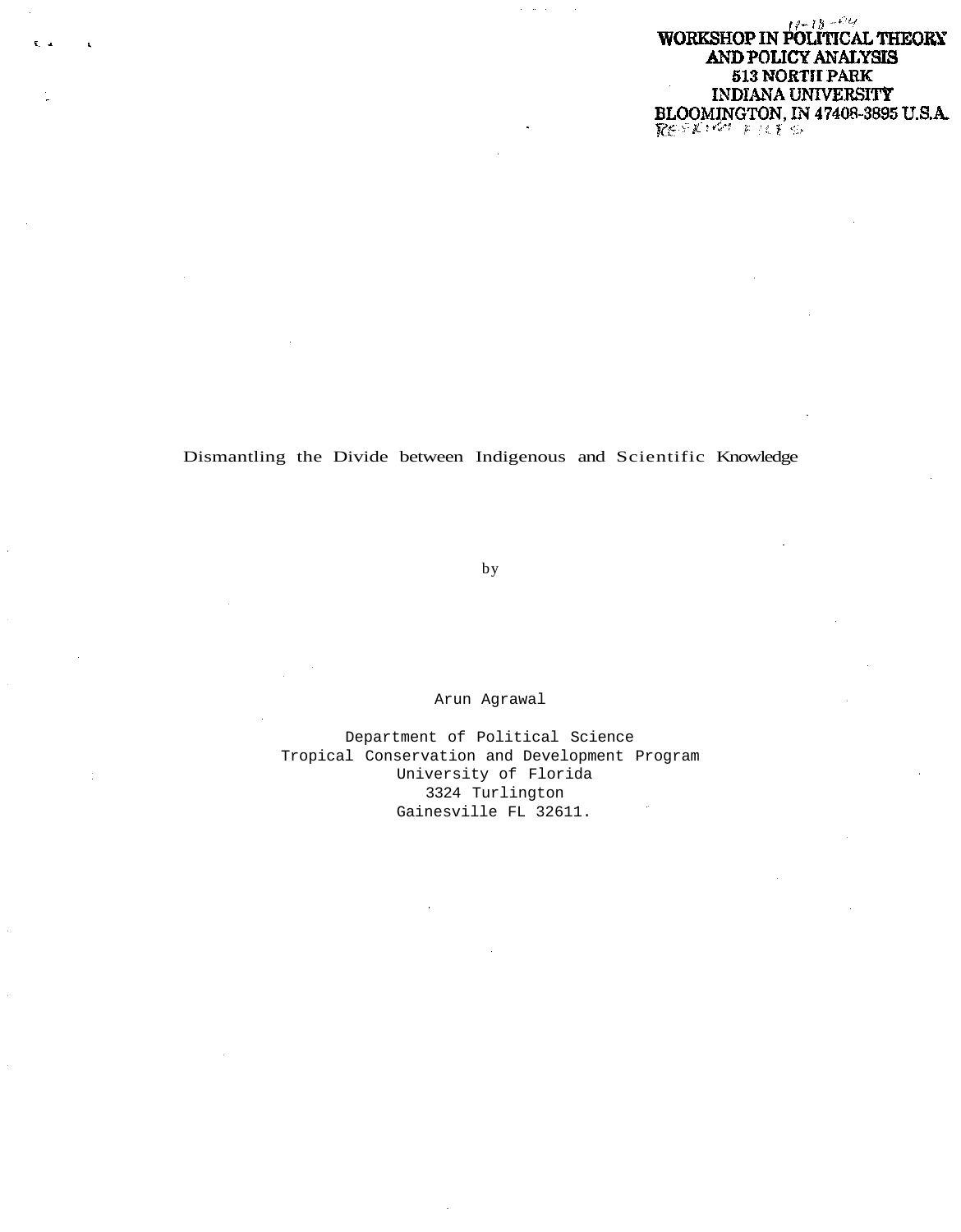# ABSTRACT

In the past few years indigenous knowledge has emerged as a significant resource in development discussions. This paper interrogates the concept of indigenous knowledge and the strategies its advocates advance to promote development. The paper suggests that the concept of indigenous knowledge, and its role in development, both are problematic issues as currently conceptualized. To productively engage indigenous knowledge in development, we must go beyond the dichotomy of indigenous vs. scientific and work towards greater autonomy for indigenous peoples.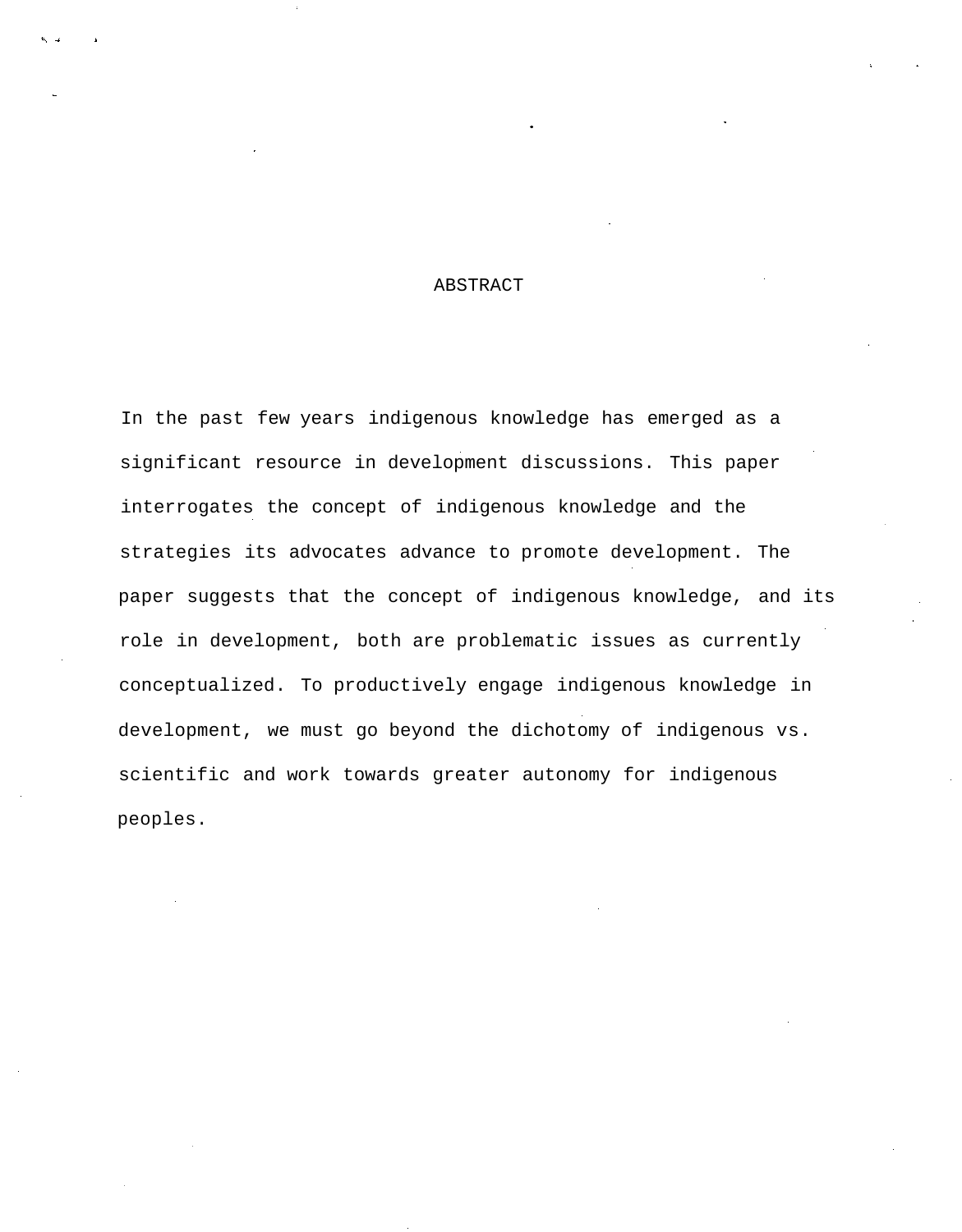# **Acknowledgements**

I would like to acknowledge the comments and constructive engagement by Sabine Engel, Clark Gibson, Sangeeta Luthra, Louise Newman, Kimberly Pfeifer, Steven Sanderson and Leslie Thiele as I wrote this paper. A conference on indigenous knowledge in Tampa, Florida, organized by the University of South Florida, sparked the ideas for the paper.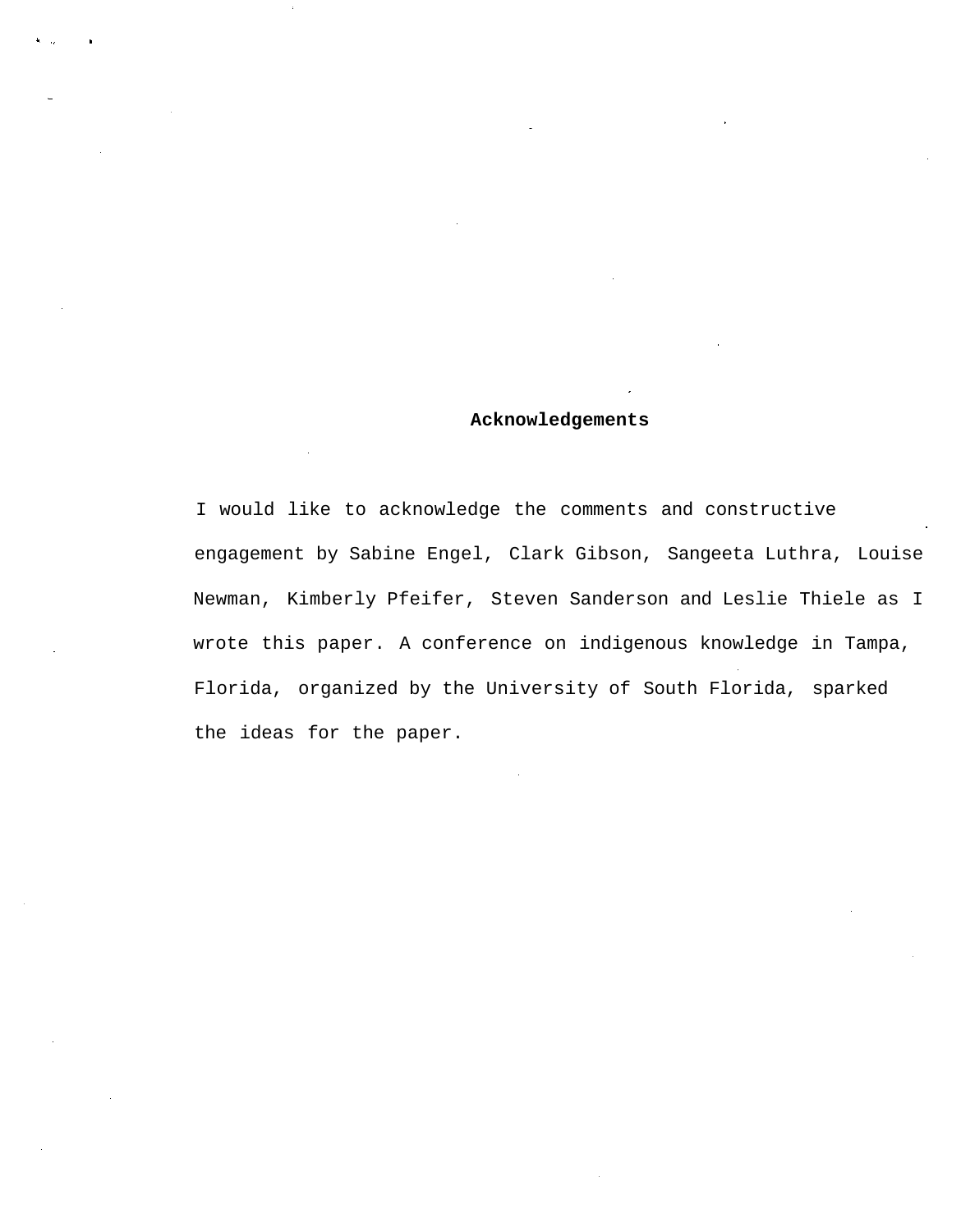# DISMANTLING THE DIVIDE BETWEEN INDIGENOUS AND SCIENTIFIC KNOWLEDGE

### **INTRODUCTION**

In the decades since the second world war the rhetoric of development has lumbered through several stages - from its focus on economic growth, to growth with equity, to basic needs, to participatory development, to sustainable development (Bates, 1988; Black, 1993; Daly, 1991; Hobart, 1993; Redclift, 1987; Watts, 1993; Wilber, 1984). One of the more glamorous phrases that now colonizes the lexicon of development practitioners and theorists alike is indigenous knowledge. Where "western" social science, technological might, and institutional models - reified in monolithic ways - seem to have failed, local knowledge and technology - reified as "indigenous" - are often viewed as the latest and the best strategy in the old fight against hunger, poverty and underdevelopment (Atte, 1992; Richards, 1985; Scoones, Melnyk and Pretty, 1992; Tjahjadi, 1993). Because indigenous knowledge has permitted its holders to exist in "harmony" with nature, using it sustainably, it is seen as especially pivotal in discussions of sustainable resource use (Anderson and Grove, 1987; Compton, 1989; Flora and Flora, 1989; Ghai and Vivian, 1992; Inglis, 1993; Moock, 1992; Sen, 1992).

 $\mathbf{1}$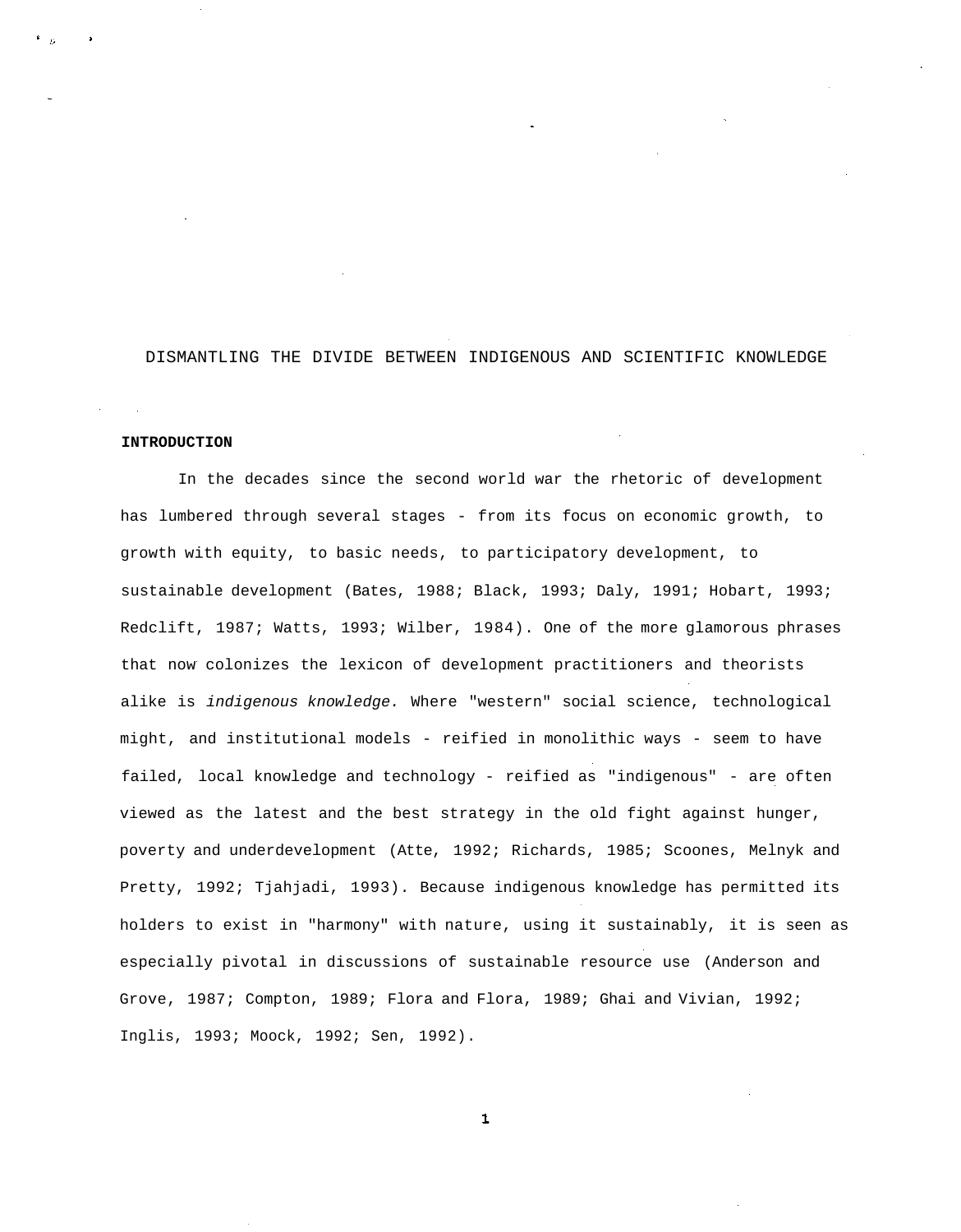In the 50s and 60s, theorists of development saw indigenous and traditional knowledge as inefficient, inferior, and an obstacle to development. Current formulations about indigenous knowledge, however, recognize that derogatory characterizations of the knowledge of the poor and the marginalized populations may be hasty and naive. In reaction to Modernization Theorists and Marxists, advocates of indigenous knowledge underscore the promise it holds for agricultural production systems and sustainable development ((Altieri, 1987; Brokensha, Warren and Werner, 1980; Chambers, 1979; Chambers, Pacey and Thrupp, 1989; Gliessman, 1981; Gupta, 1990, 1992; Moock and Rhoades, 1992; Niamir, 1990; Rhoades and Booth, 1982; Warner, 1991; Warren, 1990; Warren, Slikkerveer and Brokensha, 1991; Warren, Slikkerveer and Titilola, 1989).

The focus on indigenous knowledge and production systems heralds a long overdue move. It represents a shift from the preoccupation with the centralized, technically oriented solutions of the past decades that failed to alter life prospects for a majority of the peasants and small farmers in the world. By highlighting the possible contributions of the knowledge possessed by the marginalized poor, current writings force attention and resources towards those who most need them. But although the advocates of indigenous knowledge have appropriately tried to focus on the problems of indigenous and marginalized populations, this paper suggests that their work suffers from contradictions and conceptual weaknesses.

I first present some of the reasons that seem responsible for the current surge of interest in indigenous knowledge. The next section describes how advocates of indigenous knowledge have tried to valorize it. Using contradictions harbored in their writings, the third section questions the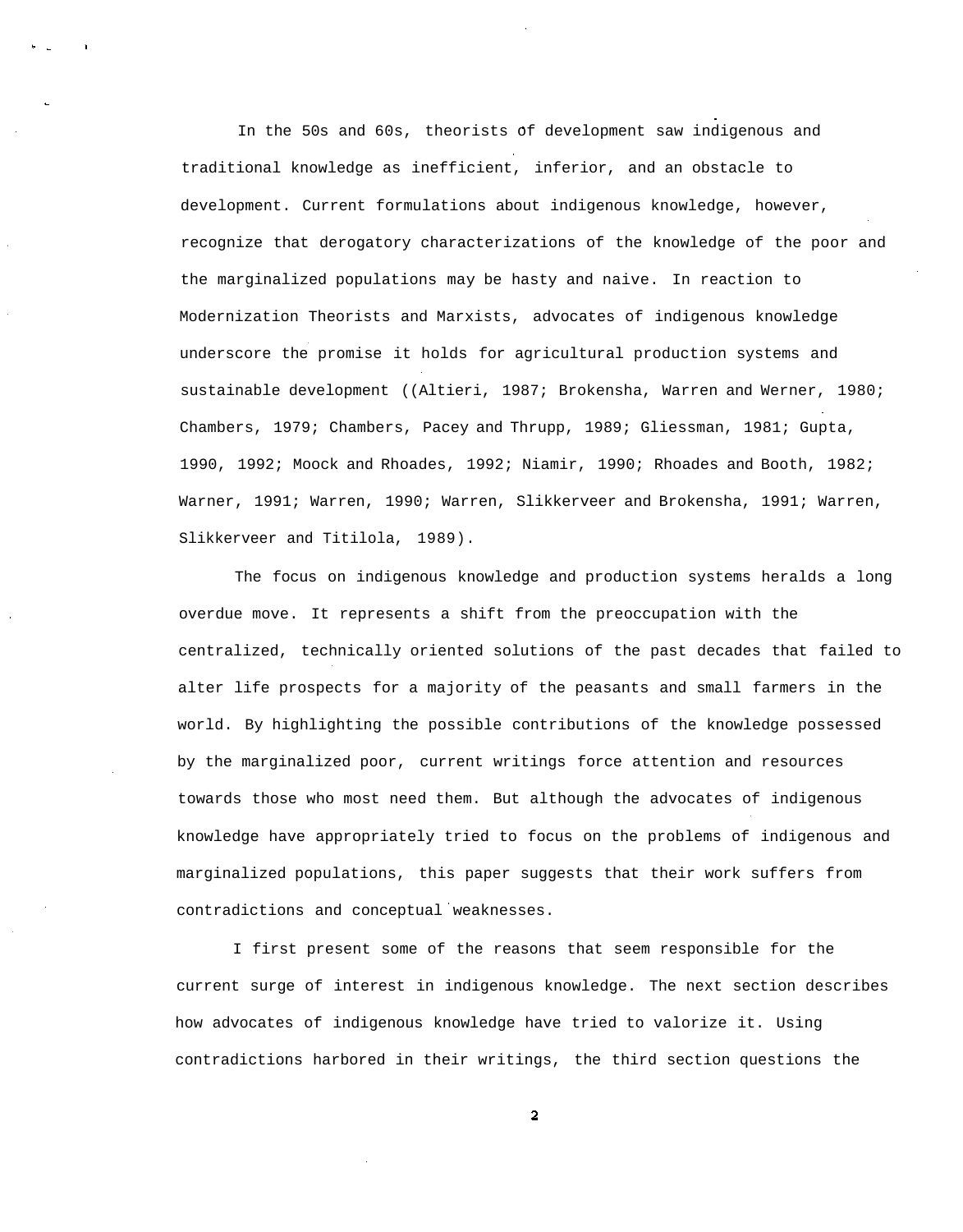validity, even the possibility, of separating traditional or indigenous knowledge from western or rational/scientific knowledge. The contradictions in contemporary writings about indigenous knowledge, I suggest using Levi-Strauss as an exemplar, echo those in earlier attempts of anthropologists to study "savage minds" and "primitive cultures." The critique implicitly indicates possible directions to engage these issues more productively. The final section elaborates these directions in greater detail.

It is necessary to clarify two points at the outset. For the most part the paper will employ terms such as indigenous, local, primitive, savage, or western, rational, scientific, modern, and civilized, without the use of quotation marks. These terms remain, however, deeply problematic. I use them without a simultaneous textual indication of their questionable nature only to prevent awkwardness and promote fluency in reading. Second, I will refer, again primarily for convenience, to the advocates of indigenous knowledge as "neo-indigenistas", and the belief that indigenous knowledge has something of value to offer as "neo-indigenismo". The paper refers regularly and frequently to the advocates-of-indigenous-knowledge. A simpler term to denote them and their advocacy will prove convenient.<sup>1</sup>

#### **THE RISE OF INDIGENOUS KNOWLEDGE**

Evidence for the allure indigenous knowledge holds for theorists and practitioners alike lies in multiple arenas. New international and national

<sup>&</sup>lt;sup>1</sup>The terms "indigenista", and "indigenismo" possess historically situated connotations in the Latin American context that render their use somewhat problematic. The terms I use, neo-indigenistas and neo-indigenismo, do not attempt to draw upon these associations. I am grateful to Mark Thurner for suggesting a possible solution to a "thurny" problem.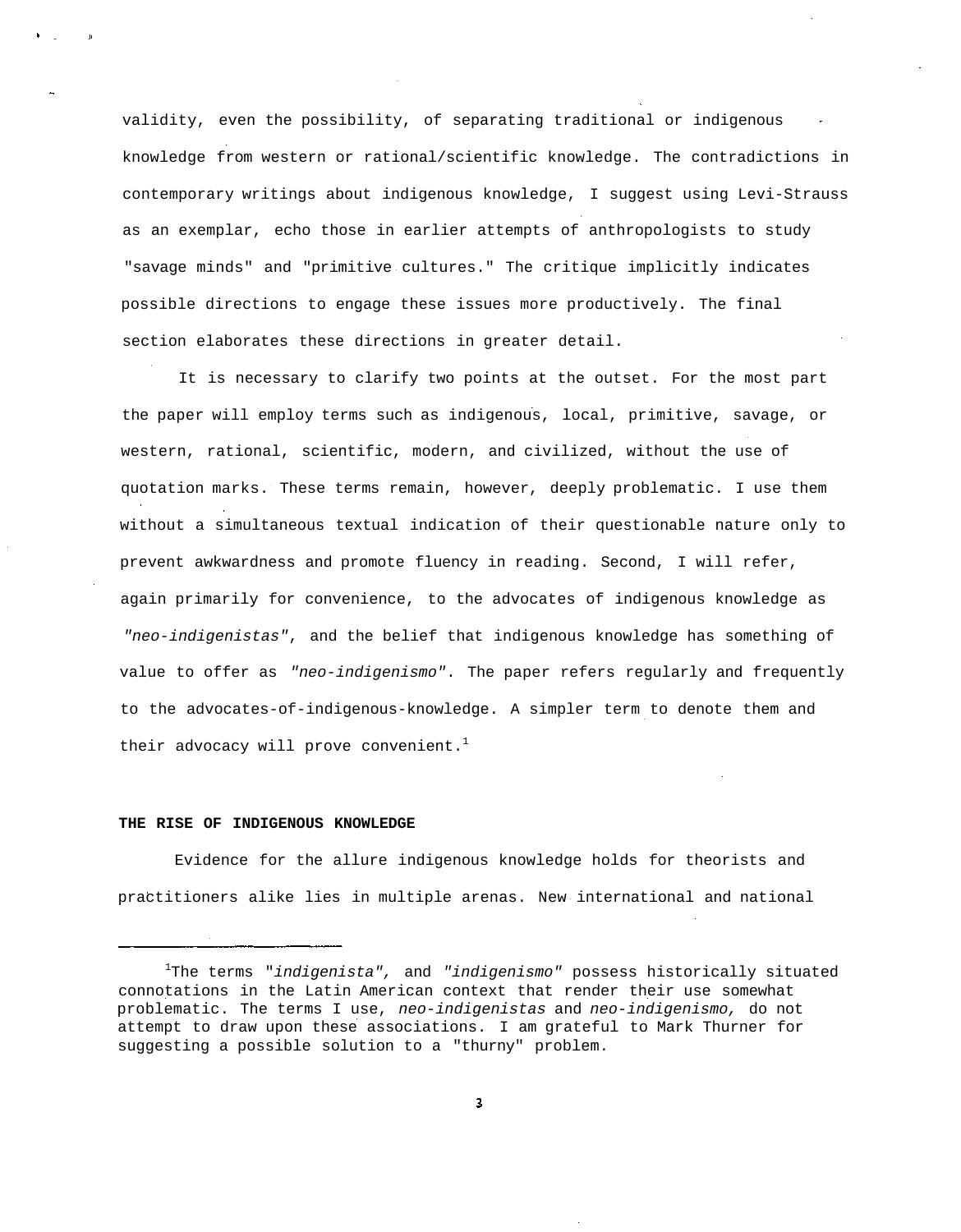institutions sponsor inquiries into indigenous knowledge. Funding agencies attempt to incorporate issues related to indigenous knowledge in their financial activities (CIDA, IDRC, UNESCO, and the World Bank come to mind as quick examples). Newsletters, journals and other mouthpieces emphasize the significance of indigenous knowledge. In numerous conferences, scholars and development professionals discuss the merits of indigenous knowledge and deploy a new populist rhetoric to assert the relevance of indigenous knowledge in development. As Warren et.al. underline, "Ten years ago, most of the academics working in the area of indigenous knowledge represented anthropology, development sociology, and geography. Today ... important contributions are also being made in the fields of ecology, soil science, veterinary medicine, forestry, human health, aquatic science, management, botany, zoology, agronomy, agricultural economics, rural sociology, mathematics, .... fisheries, range management, information science, wildlife management, and water resource management" (1993: 2) .

Indigenous knowledge forms the capstone of several convergent trends in social science thinking, and development administration practice. In the past few years, with the failure of the grand theories of development, the focus in most of the social sciences has altered to favor middle-range theories that are site- and time- specific. At the same time, the agency of the subaltern actors, against the manipulative strategies of elites, has regained a significant place (Abu-Lughod, 1990; Colburn, 1989; Scott, 1985, 1986). It is becoming de rigeur to consider the manner in which the poor and the marginalized are not just subjected to development, but the ways in which they are able to withstand and reappropriate external interventions creatively (Pigg, 1992). Without resistance, and creative reappropriation, how can one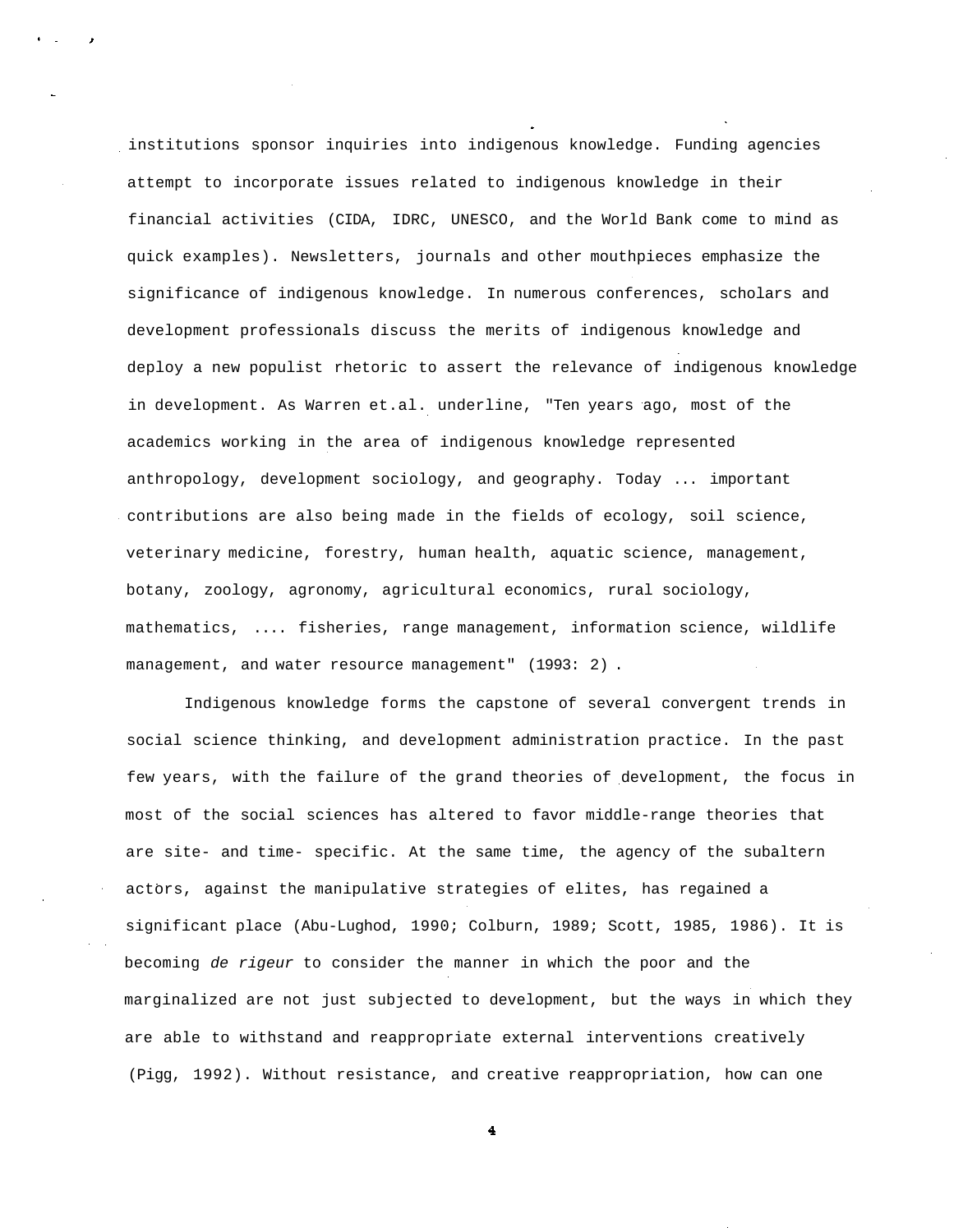begin to explain the failure of five decades of state sponsored development? As each of these trends in the social sciences stresses the agency of the local, indigenismo becomes a more acceptable alternative.

At the same time, the science of development studies seems to be in disarray. The most prominent actor in development, the state, is in full retreat in most third world countries. The temper of the times is perhaps best illustrated by the valence accorded the NGOs - they collectively channel more development aid to the South than the World Bank and the IMF put together (Brett, 1993; Cernea, 1988; Clark, 1991; OECD, 1988). The relative failure of externally introduced development initiatives has impelled a shift toward a participatory and decentralized motif in development. Insofar as the populist rhetoric of indigenous knowledge also emphasizes the capacities of the underprivileged, the local, and the under-represented, and accents the need to secure the participation of indigenous and local groups, it fits in admirably with emergent themes in development studies and administration.

# **WHAT IS NEW ABOUT "INDIGENOUS KNOWLEDGE?"**

In the positive clamor that has hailed the emergence of this youngest sibling of "economic growth," "growth with equity," "appropriate technology," "participatory development," and "sustainable development," one may miss the forest for the trees. What is new about the rhetoric and practice of indigenous knowledge? What is it that distinguishes indigenous from western knowledge? Warren, one of the foremost writers on indigenous knowledge, outlines the following characteristics of indigenous knowledge in a paper prepared for the World Bank: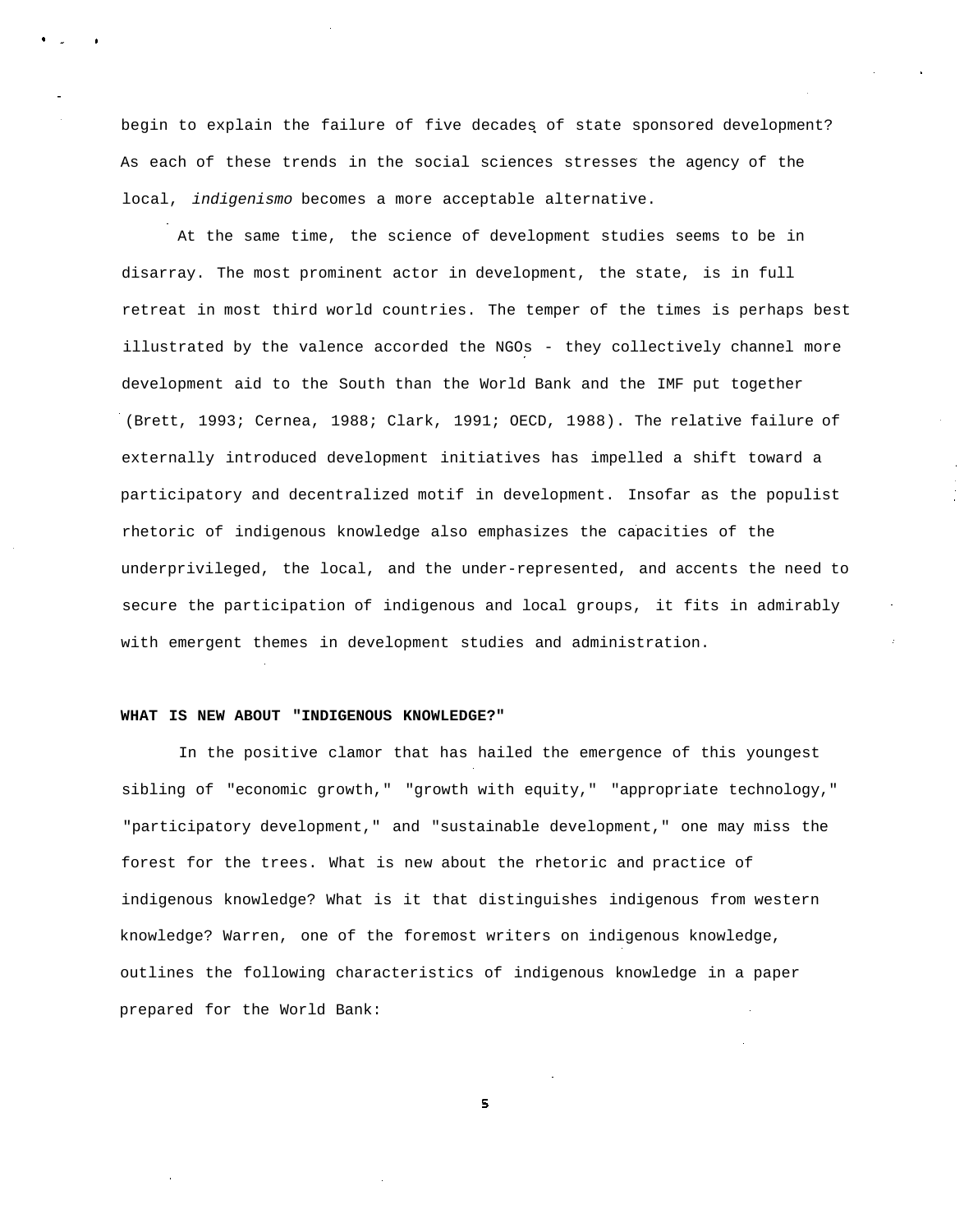...indigenous knowledge is an important natural resource that can facilitate the development process in cost-effective, participatory, and sustainable ways (Vanek, 1989; Hansen and Erbaugh, 1987). Indigenous knowledge (IK) is local knowledge- knowledge that is unique to a given culture or society. IK contrasts with the international knowledge system generated by universities, research institutions and private firms. It is the basis for local-level decision-making in agriculture, health care, food preparation, education, natural resource management, and a host of other activities in rural communities. Such knowledge is passed down from generation to generation, in many societies by word of mouth. Indigenous knowledge has value not only for the culture in which it evolves, but also for scientists and planners striving to improve conditions in rural localities (1991: 1).

The comments Warren makes about indigenous knowledge highlight its significance, and contrast it to western knowledge, but offer less information on the dimensions along which it actually differs from western knowledge. The primary dimension of difference and uniqueness, according to Warren, seems to lie in an organic relationship between the local community and its knowledge. Indigenous knowledge, therefore, is of crucial significance if one wishes to introduce a cost-effective, participatory and sustainable development process.

In an earlier paper Warren cites Chambers (1980: 2) to provide a better explication of the distinction between indigenous and western knowledge:

Modern scientific knowledge is centralized and associated with the machinery of the state; and those who are its bearers believe in its superiority. Indigenous technical knowledge, in contrast, is scattered and associated with low prestige rural life; even those who are its bearers may believe it to be inferior. (1989: 162)

Howes and Chambers, referring to indigenous knowledge as indigenous technical knowledge (ITK), prefer to differentiate it from scientific knowledge on methodological, rather than substantive grounds - a discussion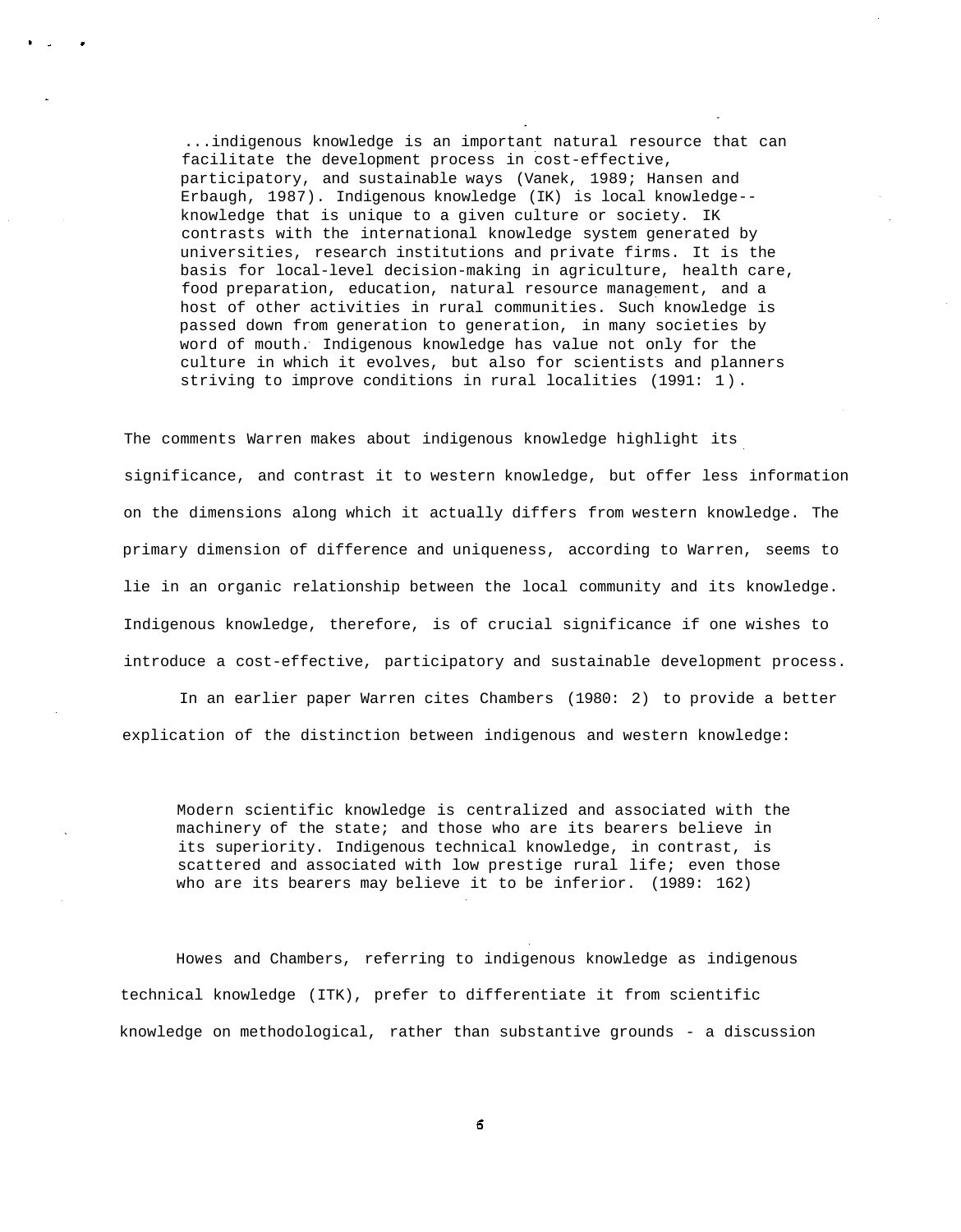that recalls and reproduces the dimensions highlighted by Levi-Strauss in his two books, Totemism and The Savage Mind. They say:

An important difference between science and ITK lies in the way in which phenomena are observed and ordered. The scientific mode of thought is characterized by a greater ability to break down data presented to the senses and to reassemble it in different ways. The mode of ITK, on the other hand, is 'concrete' and relies almost exclusively on intuition and evidence directly available to the senses.

A second distinction derives from the way practitioners to the two modes of thought represent to themselves the nature of the enterprise in which they are engaged. Science is an open system whose adherents are always aware of the possibility of alternative perspectives to those adopted to any particular point of time. ITK, on the other hand, as a closed system, is characterized by a lack of awareness that there may be other ways of regarding the world (1980: 330).

While they go on to downplay the first difference, they lay special emphasis on the suggestion that ITK changes only to solve minor puzzles--analogous to the kind of changes that Kuhn (1962) talked about and which are supposed to occur in the course of 'normal' science.<sup>2</sup> But ITK is still, allegedly, different from science because the latter "constantly carries with it the possibility of 'revolutionary change' in which one paradigm would be destroyed by another" (Howes and Chambers, 1980: 330).

Some researchers have attempted to distinguish indigenous knowledge by claiming that women have particularly rich insights in many indigenous

 $2$ See, however, Toulmin 1970, Watkins 1970, and Williams (1970) for doubts about the distinction between the idea of "normal" vs. "revolutionary" science. Further, indigenous farmers and producers have also demonstrated their capacity for the so-called revolutionary changes in practice and worldviews (Richards 1985).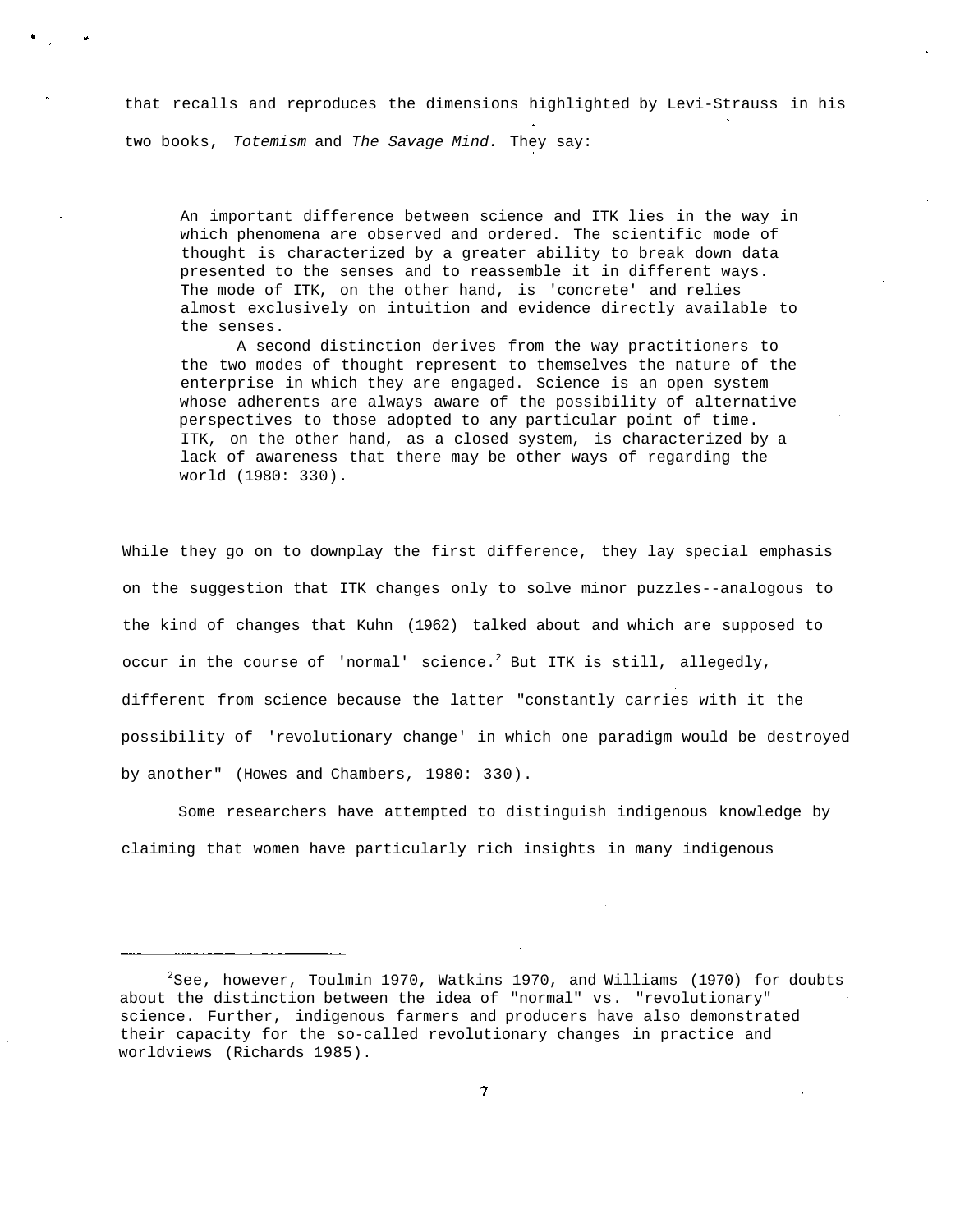cultures and local knowledge systems (Thrupp, 1989: 140).<sup>3</sup> But attempts to conjoin indigenous knowledge systems with women's ways of knowing are unsustainable for at least two reasons. In all cultures and for all knowledge systems women may possess particularly rich insights about some aspects of their culture. Therefore, the existence of knowledgeable women in local khowledge systems can scarcely be a distinguishing feature of these systems. Two, numerous indigenous cultures discriminate against women possessing knowledge that members of the culture value. For example, among the Bororo of Brazil that Levi-Strauss describes, or among the Sawos and the Iatmul of Papua, women are strictly prohibited from entering men's communal houses or even viewing its sacred objects.

Dei (1993) defines indigenous knowledge as the "common sense knowledge and ideas of local peoples about the everyday realities of living" (1993: 105) .

It (indigenous knowledge) includes the cultural traditions, values, beliefs, and worldviews of local peoples as distinguished from Western scientific knowledge. Such local knowledge is the product of indigenous peoples' direct experience of the workings of nature and its relationship with the social world. It is also a holistic and inclusive form of knowledge (1993: 105).

The above writings provide an indication of the distinctions neoindigenistas draw between indigenous and western knowledge. A more comprehensive discussion of differences is available in Banuri and Apffel-Marglin (1993), based on an earlier volume by Apffel-Marglin and Marglin (1990) . Using a "systems of knowledge" framework, they find the distinguishing

<sup>&</sup>lt;sup>3</sup>For a similar attempt to accord women a privileged status in indigenous systems, or to equate them with a "natural" nature, see Shiva (1988) .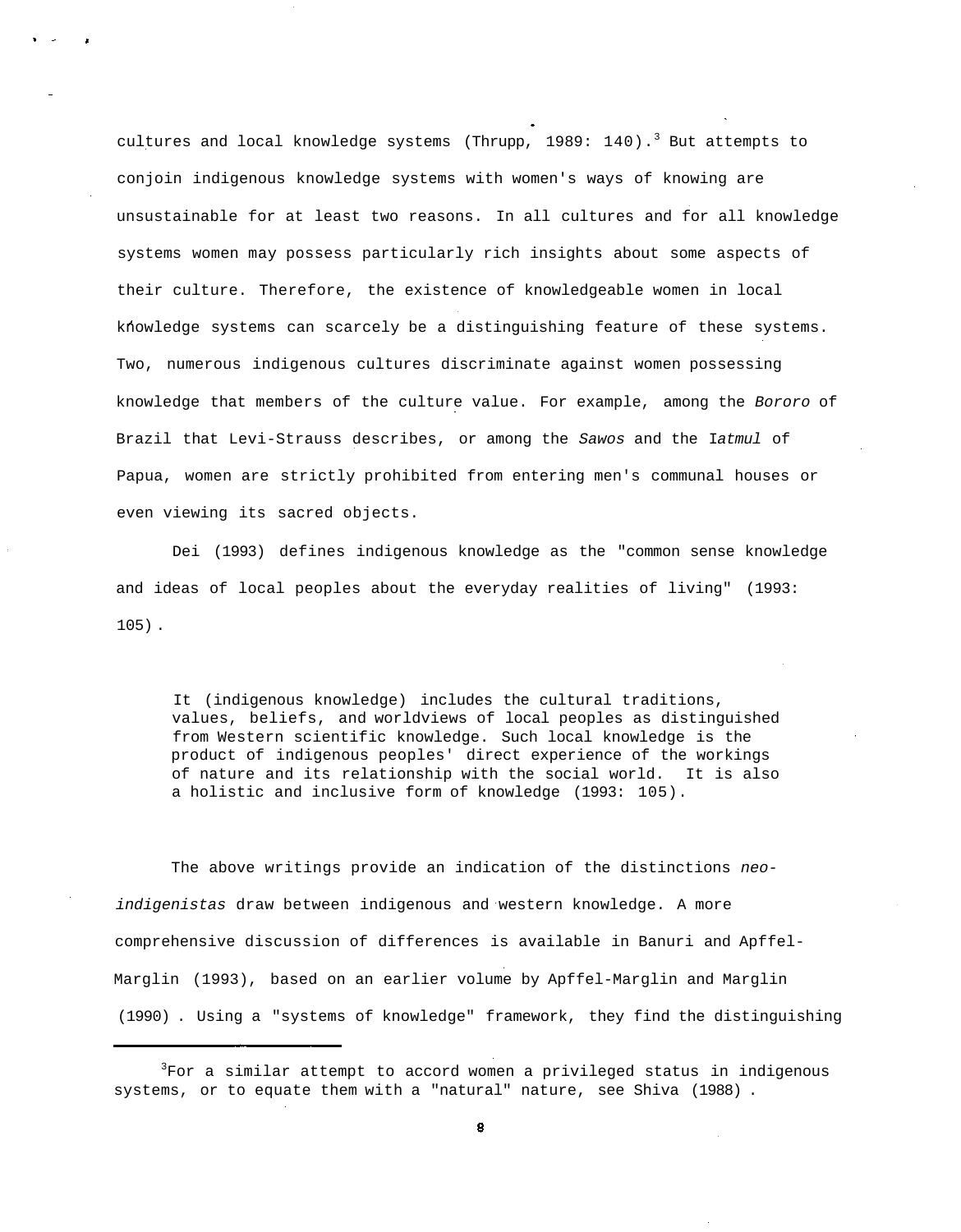characteristics of indigenous knowledge (which they call traditional knowledge) to be situated in the fact that 1) it is embedded in its particular community; 2) it is contextually bound; 3) it does not believe in individualist values; 4) it does not create a subject/object dichotomy; and 5) it requires a commitment to the local context unlike western knowledge which values mobility and weakens local roots (1993: 10-18).

The major themes that presumably separate indigenous from western knowledge can be now summarized. We must consider three chief dimensions: 1) substantive - there are differences in the subject matter and characteristics of indigenous vs. western knowledge; 2) methodological and epistemological the two forms of knowledge employ different methods to investigate reality, and possess different world-views; and 3) contextual - traditional and western knowledge differ because traditional knowledge is more deeply rooted in its context.

Armed with the alleged distinctions between indigenous and scientific knowledge neo-indigenistas propose a simple strategy, and a seemingly convincing array of reasons to guarantee indigenous knowledge a place in the political arena of development. They all agree that successful development strategies must incorporate indigenous knowledge into development planning. Brokensha, Warren and Werner, in their first major work on indigenous knowledge<sup>4</sup> explain the necessity of using it (indigenous knowledge) for development:

 $4$  According to Brokensha, Warren and Werner, their edited volume may also have been the first collection that explicitly examined the relationship between indigenous knowledge and development in a comprehensive way.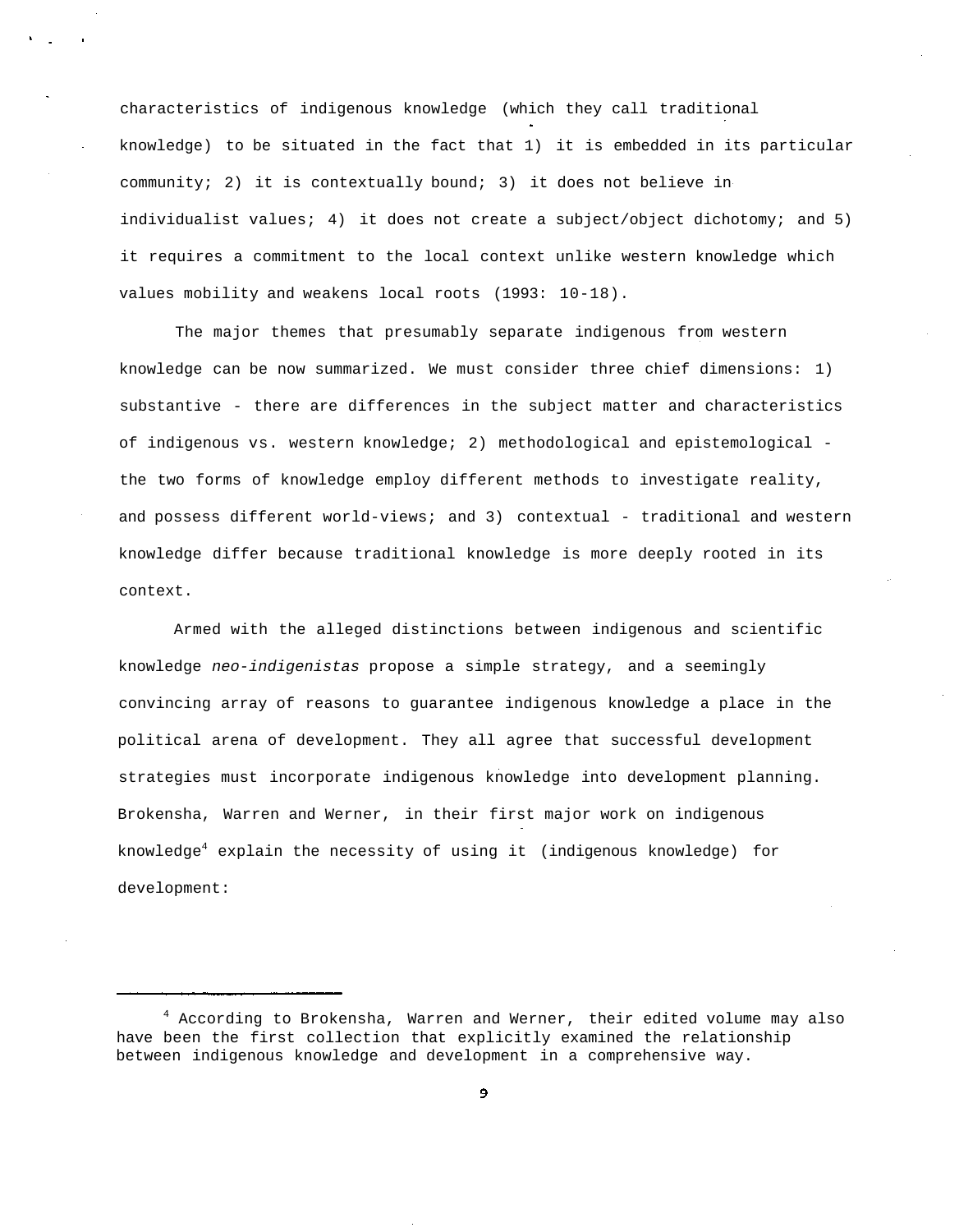"Development from below" is for many reasons, a more productive approach than that from above, and...an essential ingredient is indigenous knowledge...To incorporate in developmental planning indigenous knowledge: is a courtesy to the people concerned; is an essential first step to successful development; emphasizes human needs and resources, rather than material ones alone; makes possible the adaptation of technology to local needs; is the most efficient way of using western "Research and Development" in developing countries; preserves valuable local knowledge; encourages community self-diagnosis and heightens awareness; leads to a healthy local pride; can use local skills in monitoring and early warning systems; involves the users in feedback systems, for example, on crop varieties.

These positive reasons -- together with the negative reasons, such as the likelihood of failure without using indigenous knowledge -- constitute a strong case for incorporating this knowledge in development programs (1980: 7-8).

But the question still remains: Why should development professionals and governments, who shunted aside indigenous knowledge for five decades of planned development, start using it now? And even were they to become persuaded that indigenous knowledge is valuable, how can they gain it? A straightforward answer is available in the Indigenous Knowledge and Development Monitor - "a publication of and for the international community of people who are interested in indigenous knowledge"<sup>5</sup> According to the editorial in this journal, just as scientific knowledge is gathered, documented and disseminated in a coherent and systematic fashion, so should be done with indigenous knowledge. As more case studies explain the utility of indigenous

 $5$ The Indigenous Knowledge and Development Monitor is produced by three major international centers on indigenous knowledge: CIRAN - the Center for International Research and Advisory Networks in Netherlands; CIKARD - the Center for Indigenous Knowledge for Agricultural and Rural Development in iowa, United States; and LEAD - the Leiden Ethnosystems and Development Program in Netherlands. These international centers assist and network the activities of regional and national centers in Nigeria (ARCIK), Philippines (REPPIKA), Brazil, Burkina Faso, Ghana, Kenya, Indonesia, Mexico, South Africa, Uruguay, and Venezuela. The editorial board of the publication comprises D. Warren, G. Von Liebenstein, L. Slikkerveer, D. Brokensha, J. Jiggins and C. Reij - all of whom are well known theorists and advocates of indigenous knowledge.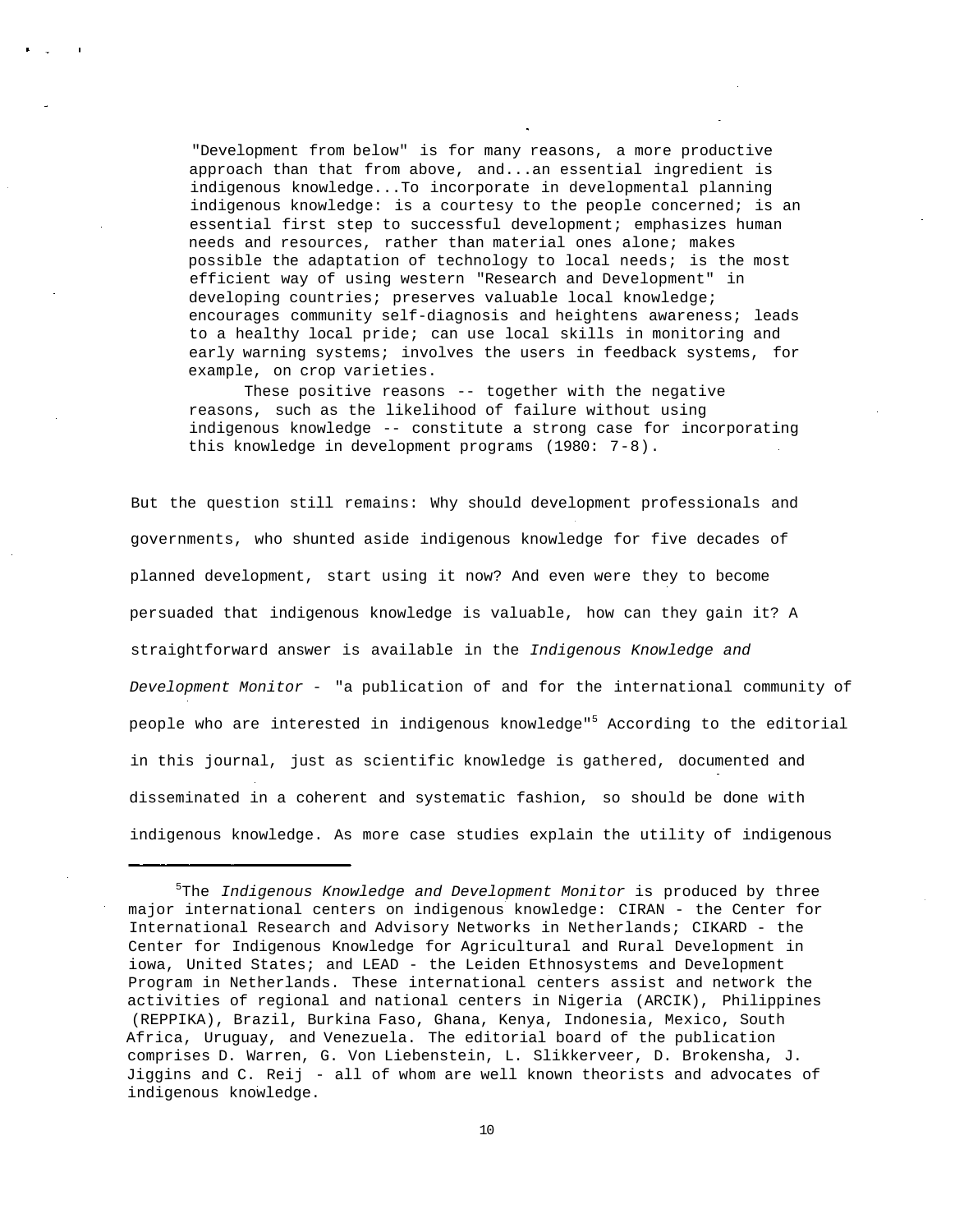knowledge, its relevance to development planning will become self evident. Such studies should then be archived in national and international centers as databases. The information in these databases could be classified according to different topics and subjects. The collection and storage of indigenous knowledge in archives should be supplemented with adequate dissemination and exchange among interested parties using newsletters, journals and different networks (Warren et.al., 1993: 1). The ideas seem an elaboration of the sentiments expressed by Warren, Brokensha and Werner more than a decade ago, "We would like to envisage an increasing awareness and systematic use of indigenous knowledge systems. Eventually, there should be national archives of such knowledge. ... Such archives could be used both by nationals and by foreigners." (1980: 8).<sup>6</sup>

But in accenting the importance of indigenous knowledge, neoindigenistas are caught on the horns of a dilemma. On the one hand their focus on indigenous knowledge has successfully gained them an audible presence in the chorus of development. At the same time, talking about indigenous knowledge commits them to the dichotomy between indigenous and western knowledge -- a dichotomy that many earlier anthropologists, including Malinowski, Boas, Levi-Bruhl, Mauss, Evans-Pritchard, Horton, or Levi-Strauss -- could not leave alone (Geertz, 1983: 148). The arguments of neoindigenistas today reproduces the dilemmas of earlier debates. In dazzling analyses of primitive and modern cultures and systems of knowledge, Levi-Strauss, for example, defended with virtuosity the claim that different systems to classify knowledge share many similarities. But at the same time, his work anticipated the arguments of the neo-indigenistas in pinpointing

 $6$ See also Ulluwishewa (1993)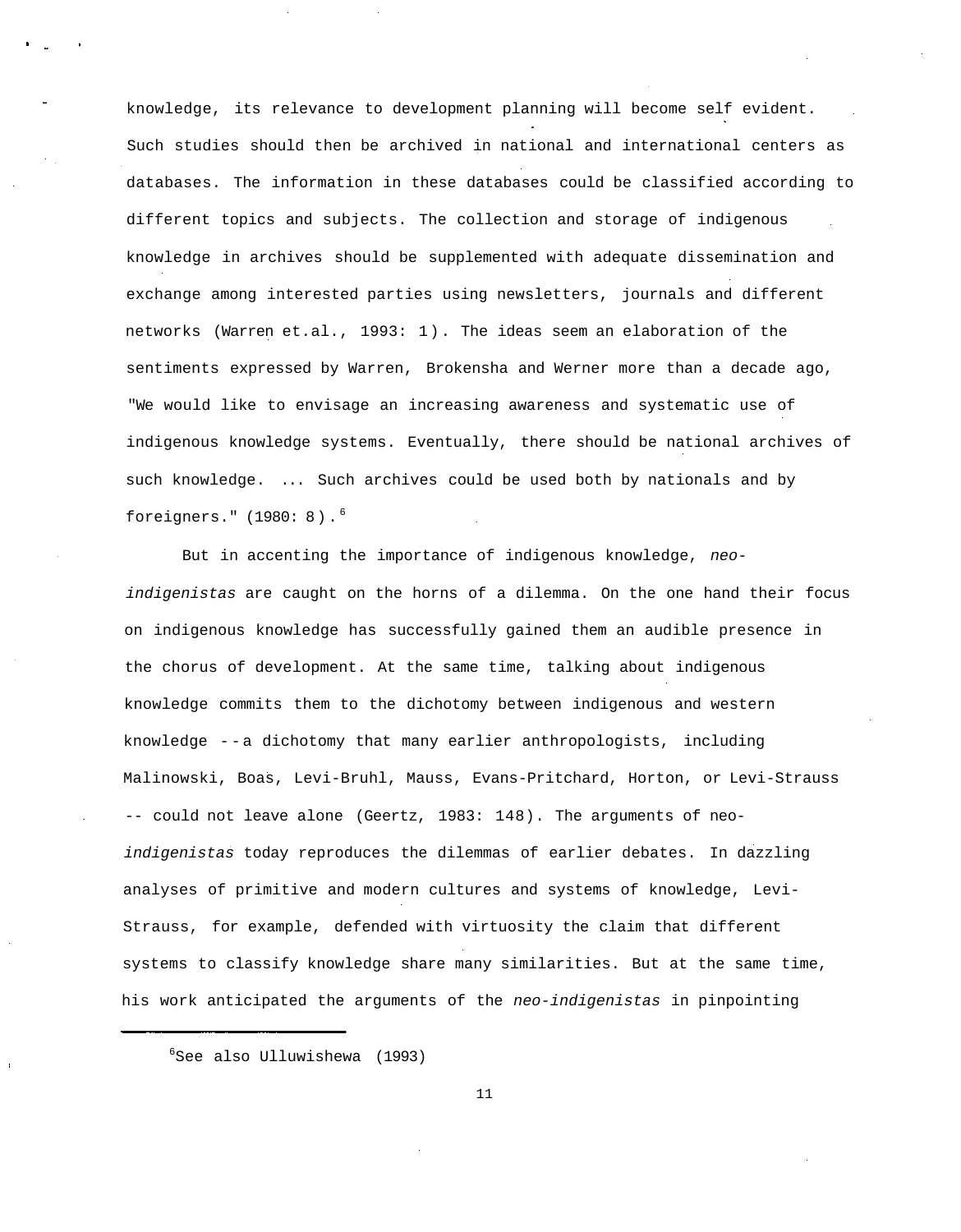differences. Primitive cultures (he suggested) are more embedded in their environments; primitive peoples are less prone to analytic reasoning that might question the foundations of their knowledge; primitive thought systems are more closed (than scientific modes of thought) , and thus less subject to change in the face of contrary evidence. Unfortunately, neither Levi-Strauss's arguments, nor those of the neo-indigenistas can be sustained.

# **THE LOGIC OF INDIGENOUS KNOWLEDGE: OLD WINE IN OLD BOTTLES?**

A number of inconsistencies and problems mark the assertions from the neo-indigenistas. Their case may seem superficially persuasive. Indigenous knowledge and peoples, the argument goes, are disappearing all over the world as a direct result of the pressures of modernization. Their disappearance, in turn, constitutes an enormous loss to humanity since they possess the potential to remedy many of the problems that have emasculated development strategies during the past five decades. Greater efforts must, therefore, be made to save, document, and apply indigenous strategies of survival.

But neo-indigenistas remain committed to the same kind of dichotomous classification that dominated the world view of the modernization theorists<sup>7</sup> in spite of their seeming opposition to the idea that indigenous institutions and knowledge are obstacles to the march by the Angel of Progress. Both groups of theorists seek to create two categories of knowledge--western and indigenous--relying on the possibility that a finite and small number of

 $7$ The attitudes of social scientists during the 50s and the 60s may have been no more than a continuation of the negative values and attitudes towards indigenous peoples and knowledge systems that from the beginnings of the European exploration of the world. Warren (1989) outlines some of the legacies of 19th century social science for the attitudes towards indigenous knowledge in the 50s and the 60s.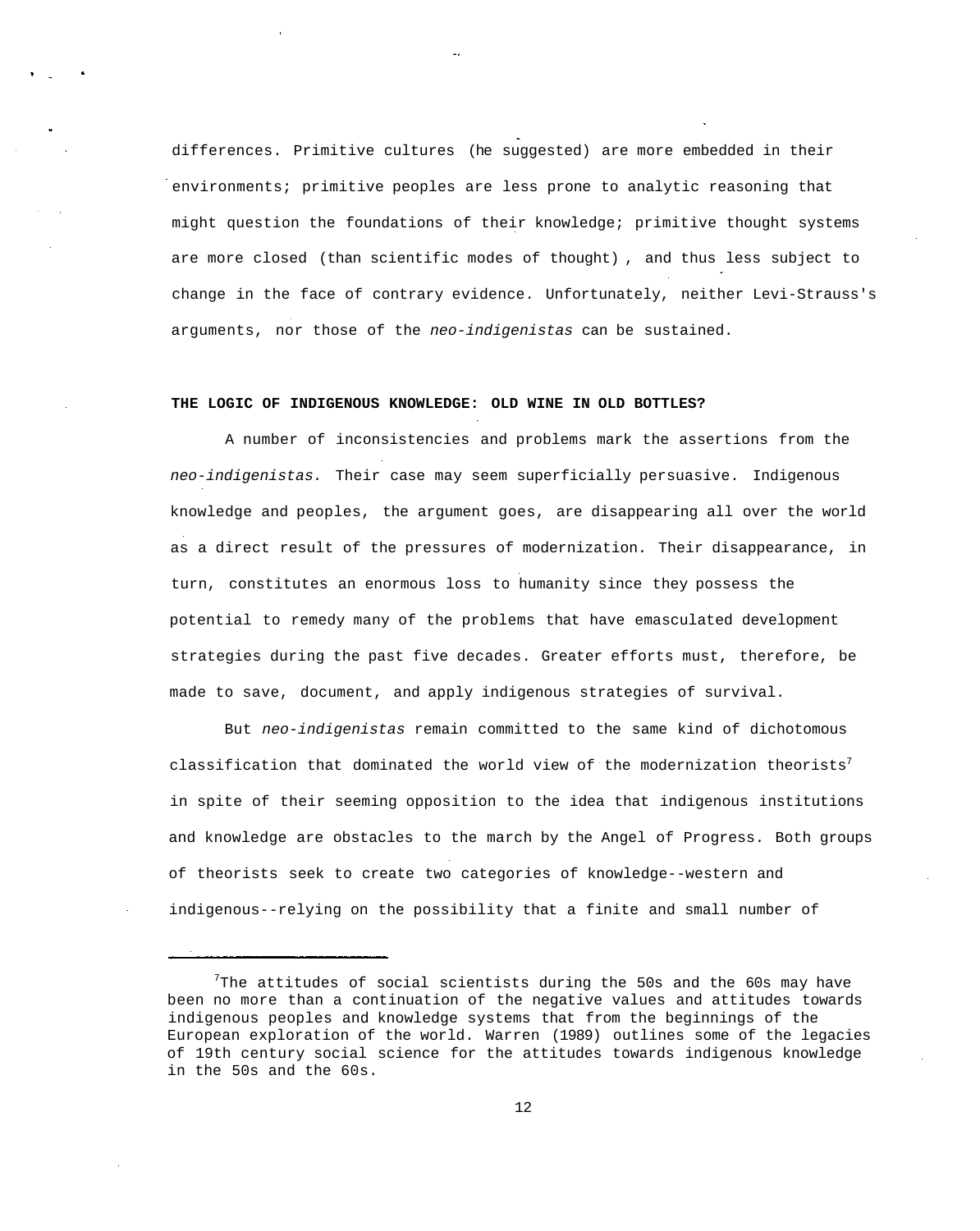characteristics can define the elements contained within the categories. But the attempt is bound to fail because different indigenous and western knowledges possess specific histories, particular burdens from the past, and distinctive patterns of change. Colin MacCabe puts it well in his "Foreword" to Spivak's In Other Worlds: "any one world is always, also, a radical heterogeneity which radiates out in a tissue of differences that undoes the initial identity" (1988: xvii).

Western knowledge is supposedly guided by empirical measurements and abstract principles that help order the measured observations to facilitate the testing of hypotheses. Yet, by what yardstick of common measure, without creating completely meaningless categories, can one put together a Hume and a Foucault, a Derrida and a Von Neumann, or a Said and a Fogel? And by what tortuous stretch of imagination would one assert similarities between the Azande beliefs in witchcraft (Evans-Pritchard, 1936), and the decision-making strategies of the Raika shepherds in western India (Agrawal, 1993, 1994), or between the beliefs among different cultures on intersexuality (Geertz, 1983: 80-4), and the marketing activities in traditional peasant communities (Bates, 1981; Schwimmer, 1979)? On the other hand, the heterogeneities among the epistemologies and philosophies inhabiting the indigenous and the western spaces are diverse enough that there may be greater similarities between ideas in agro-forestry and the multiple tree cropping systems of small-holders in many parts of the world (Rocheleau, 1987; Thrupp, 1985, 1989); between agronomy and the indigenous techniques for domestication of crops (Reed, 1977; Rhoades, 1987, 1989); between taxonomy and the plant classifications of the Hanunoo, or the potato classifications of the Peruvian farmers (Conklin, 1957;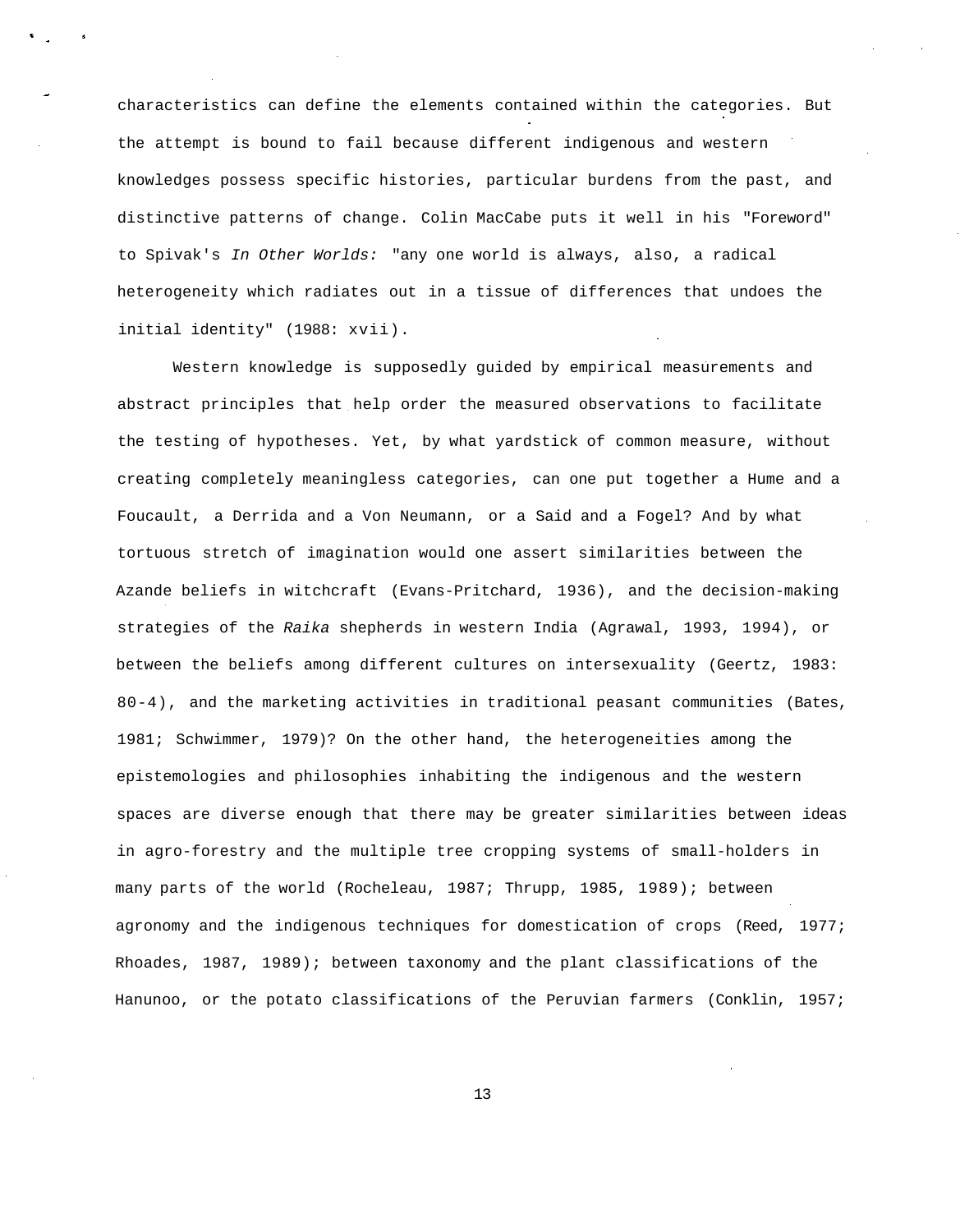Brush, 1980); or, between rituals surrounding football games in the United States and, to use a much abused example, the Balinese cockfight.

A classification of knowledge into indigenous and western is bound to fail not just because of the heterogeneity among the elements -- the knowledges filling the boxes marked indigenous or western. It also founders at another, possibly more fundamental level. It seeks to separate and fix separate as independent, and fix as stationary and unchanging - in time and space systems that can never be thus separated or so fixed. Such an attempt at separation requires divorced historical sequences of change for the two forms of knowledge--a condition evidence simply does not bear out. According to Levi-Strauss, contact and exchange among different cultures, including between Asia and the Americas, was a fact of life from as early as thousands of years ago (1955: 253-60) . Certainly, what is today known and classified as indigenous knowledge has been in intimate interaction with western knowledge since at least the fifteenth century (Abu-Lughod, 1987-88, 1989; Eckholm, 1980; Schneider, 1977; Wallerstein, 1974, 1979a, 1979b; Wolf, 1982). In the face of evidence that suggests contact, variation, transformation, exchange, communication, and learning over the last several centuries, it is difficult to adhere to a view of indigenous and western forms of knowledge being untouched by each other. As Dirks et.al. remark, it was the "virtual absence of historical investigation in anthropology (because of which) cultural systems have, indeed, appeared timeless, at least until ruptured by "culture contact"" (1994: 3).

Whether we examine their substantive, methodological, or contextual claims, case, neo-indigenistas stand on shaky grounds.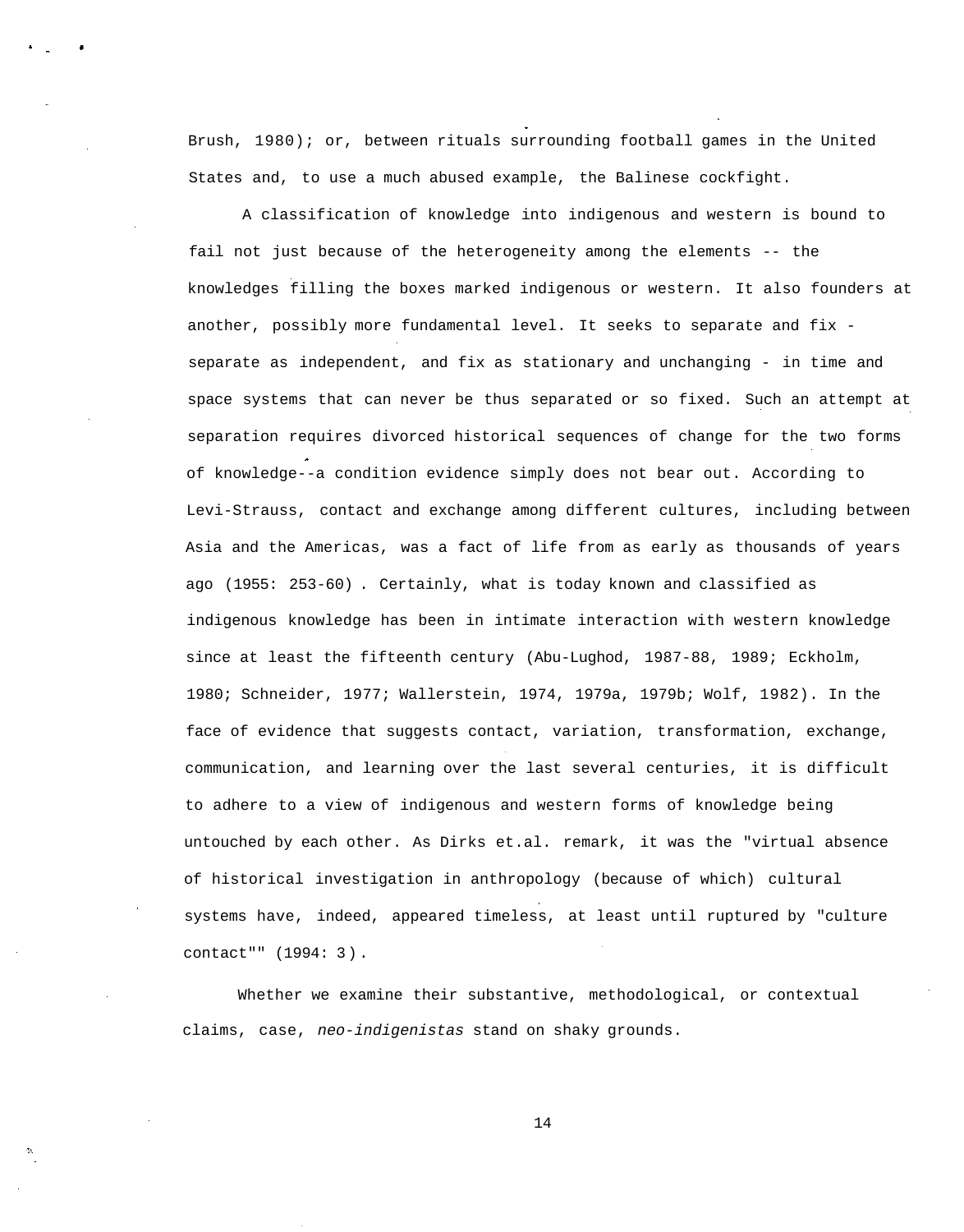#### **Substantive Differences**

Substantive differences between indigenous and western knowledge presumably lie in their subject matter and their characteristics. On some accounts, indigenous knowledge is concerned primarily with those activities that are intimately connected with the daily livelihoods of people rather than with abstract ideas and philosophies. Thus most writers on indigenous knowledge suggest that local populations possess highly detailed and richly complex information about agriculture, agro-forestry, pest management, soil fertilization, multiple cropping patterns, health care, food preparation and so forth. Western knowledge, in contrast, is divorced from the daily livelihoods of people and aims at a more analytical and abstract representation of the world. Western science builds general explanations that are one step removed from concrete realities and which result in insights that can be used for problem-solving in many different contexts.

Yet there is an equally impressive number of studies, stemming often from indigenous knowledge advocates themselves, which claim that indigenous knowledge is not just about immediate technical solutions to everyday problems (Juma, 1988; Marks, 1984; Norgaard, 1984; Richards, 1985), but that it also contains "non-technical insights, wisdom, ideas, perceptions, and innovative capabilities which pertain to ecological, biological, geographical, or physical phenomena" (Thrupp, 1989: 139). <sup>8</sup> At the same time, the line divorcing western knowledge from the daily livelihoods of western peoples may be too blunt. There is scarcely any aspect of life in the west today that does not bear the imprint of science - above all science is harnessed for utilitarian

 ${}^{8}$ Levi-Strauss's influence is, again, evident. See the opening pages of The Savage Mind, and Geertz (1983: 87-90).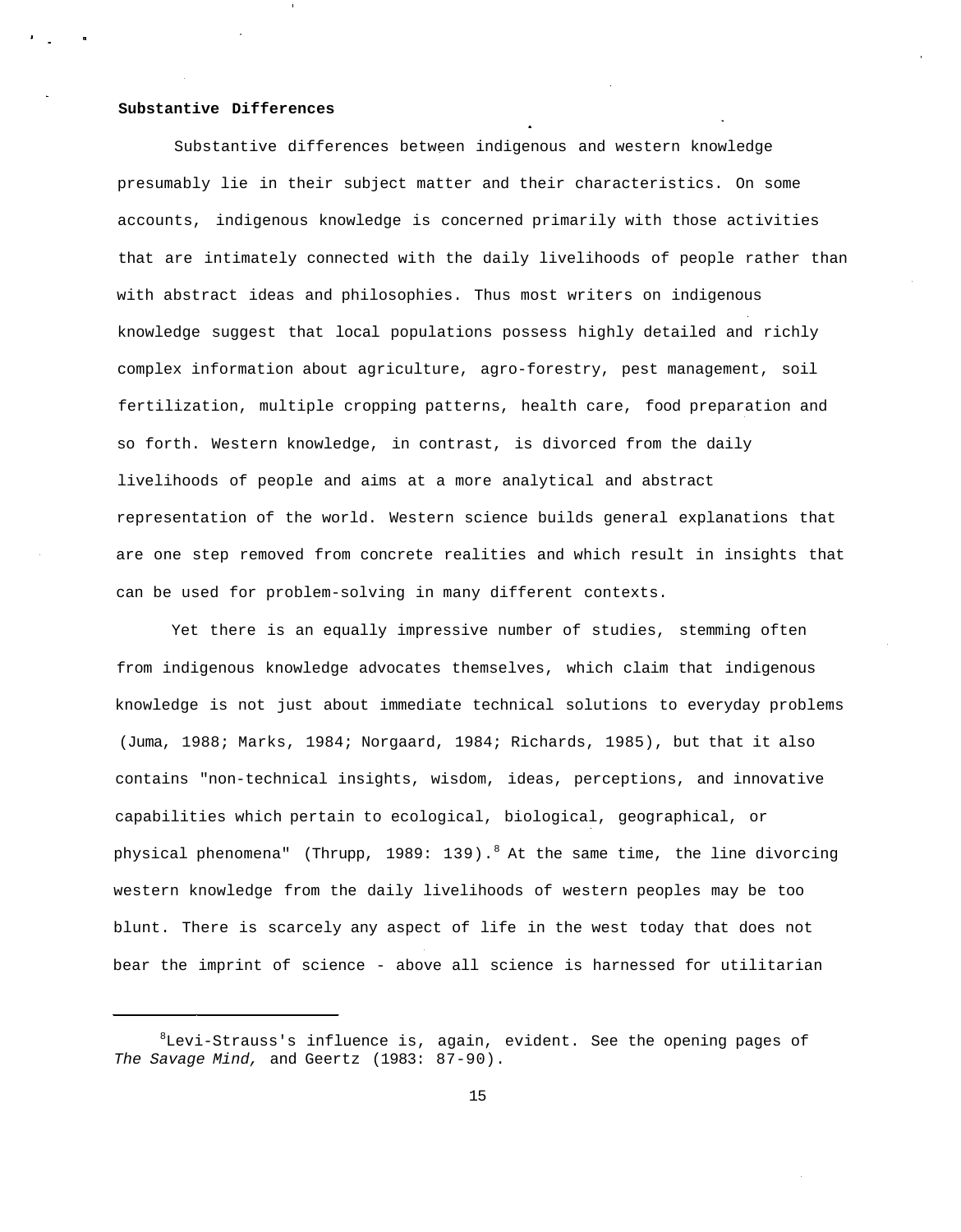purposes - to the extent that it is no longer possible to make the kind of easy distinction that was routinely made between basic and applied science.

Several internal features, neo-indigenistas suggest, define indigenous knowledge in counterpoint to western scientific knowledge. Indigenous knowledge is scattered and institutionally diffused, it possesses only a low prestige value, even for its adherents, and in the last analysis it is the cultural heritage of indigenous peoples. Western knowledge on the other hand is centralized and bears high prestige, and it is that knowledge which is held by the western peoples. But these claims seem overblown. It would be difficult, for example, to defend the assertion that knowledge can be the property, over a period of time, of a specific group and that it can be characterized in a particular way as a result of being the property of that group. The contact and exchange that has occurred over the last centuries among different groups of people render such an assertion suspect. Further, whether knowledge derives its prestige from being the property of a particular group, or from the utility it is perceived to possess is a difficult claim to arbiter. The same knowledge can possess high or low prestige, depending on who advances it, or depending on its utility. Without the possibility of such differing assessments of indigenous knowledge neo-indigenistas would have found it impossible to claim value for it.

# **Methodological and Epistemological Differences**

If science cannot be distinguished from traditional knowledge on the basis of the contents or characteristics of the two categories of knowledge, foundationalist hope<sup>9</sup> of some neo-indigenistas leads them to submit that the

<sup>&</sup>lt;sup>9</sup>See Fish (1989) for a discussion of "foundationalism."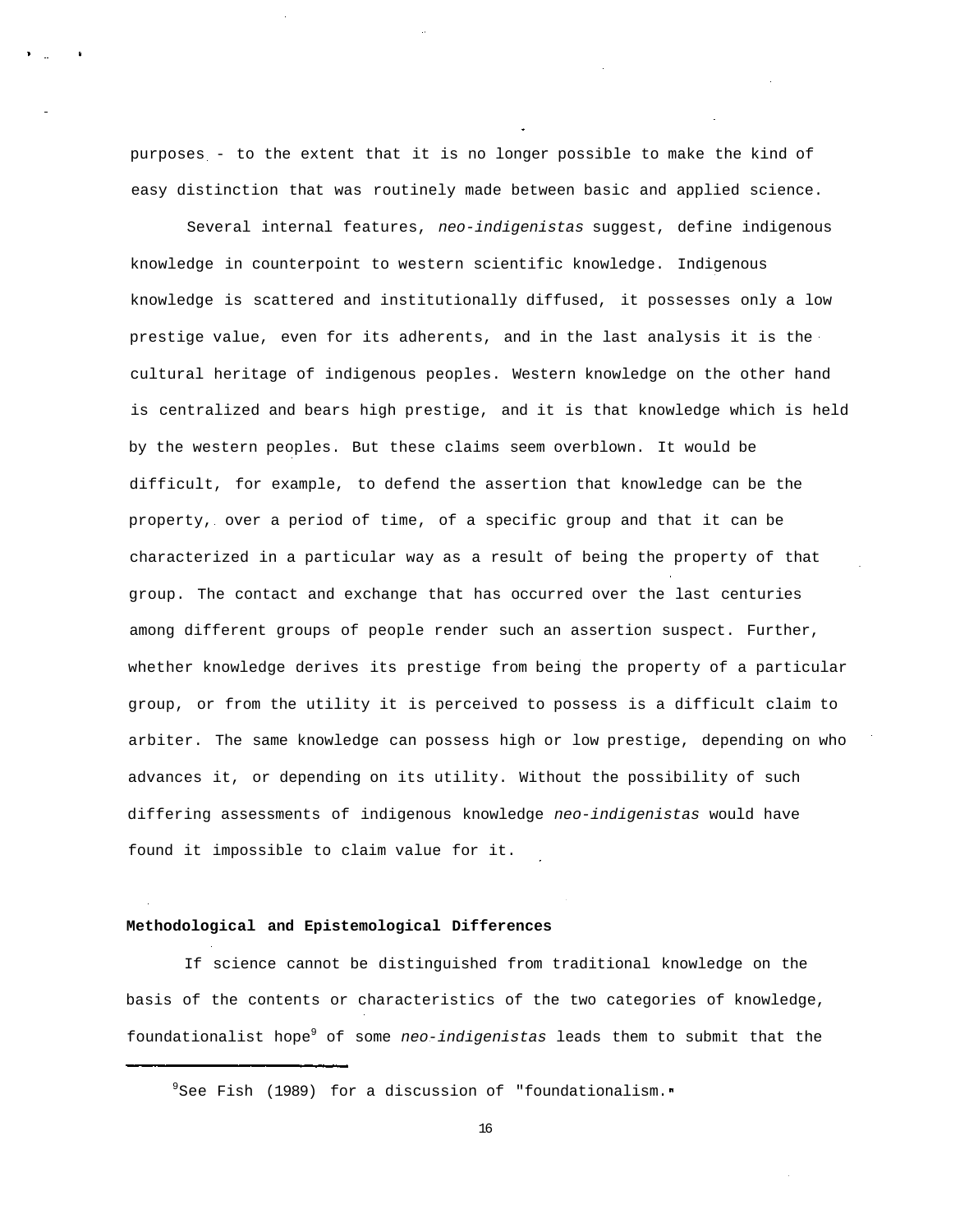two may still be separated on the basis of distinct methodologies and distinguishable philosophies of knowledge (Howes and Chambers, 1980). On this account, seemingly with greater intellectual content, science is open, systematic, objective, and analytical, and advances by building rigorously on previous achievements. What scientists do is supposed to be strictly separable from common sense or non-science. Indigenous knowledge, in contrast, is no more than common sense; it is closed, non-systematic, without concepts that would conform to ideas of objectivity or rigorous analysis, and advances, if at all, in fits and starts.

In advancing this claim, neo-indigenistas seem to have advanced little beyond Levi-Strauss. In an enduring image dividing science from the knowledge systems of the primitives, Levi-Strauss described the difference between the engineer and the bricoleur. In The Savage mind, he suggested that the main difference lay in the capacity of the engineer to "go beyond the constraints imposed by a particular state of civilization while the 'bricoleur<sup>1</sup> by inclination or necessity always remains within them" (p. 19). One might ask Levi-Strauss (were he today alive) how the bricoleur's culture changes if she is unable or disinclined to move beyond the resources that her civilization makes available. Or, perhaps, it might be correct to presume that the knowledge systems of savages, produced sui generis, are locked into a stasis that precludes all change beyond repetitious recombination of the same elements?

But it is, perhaps, unnecessary to tediously investigate the limitations of such a claim -- constituting, as it were, a reinvention of the wheel. Philosophers of science have long abandoned the hope of a satisfactory methodology for distinguishing science from non-science. From the collapse of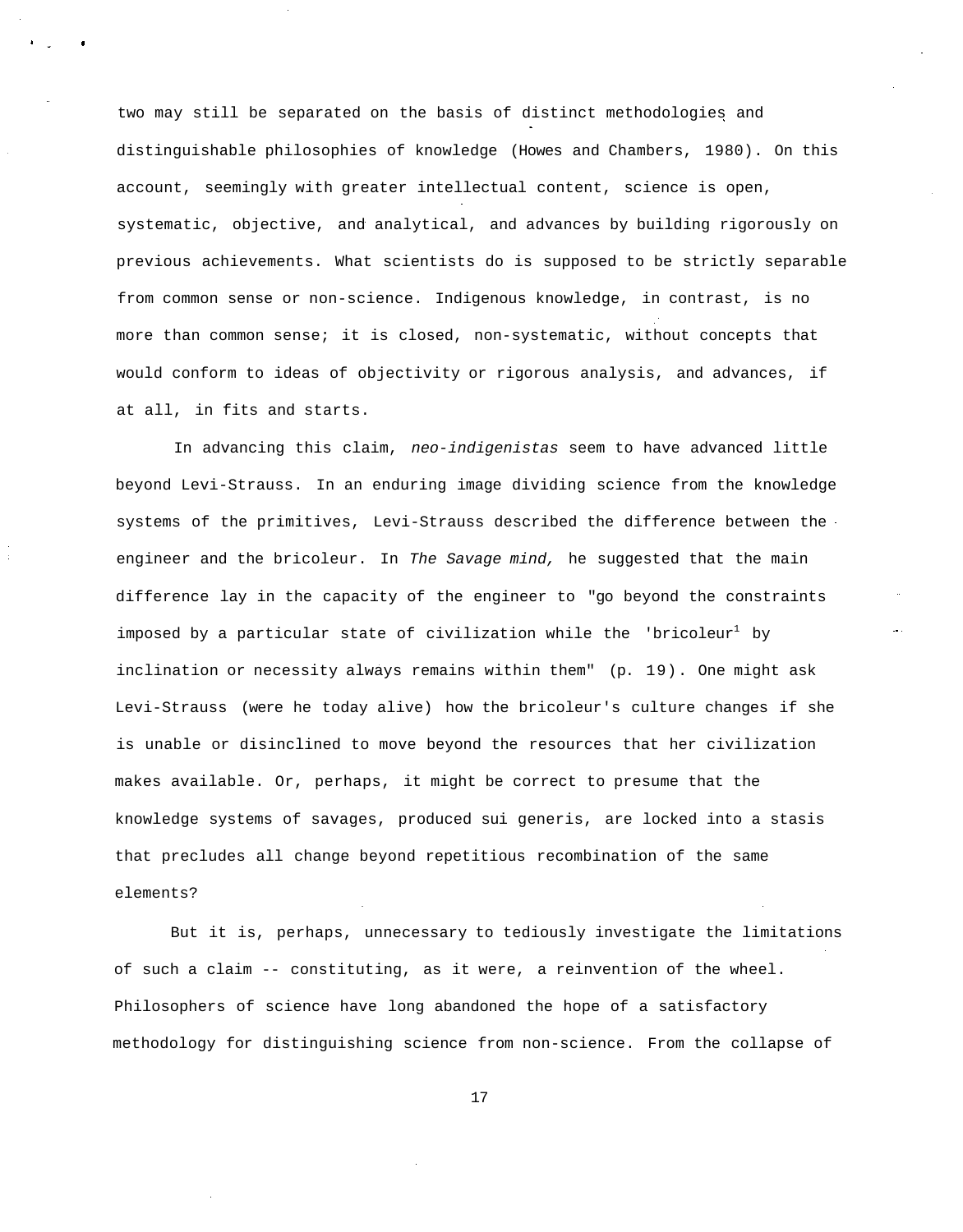Bacon's recipe for the advancement of learning, to the failure of the logical positivists of the Vienna School in the first half of the 2 0th century to find verification criteria that could separate science from meaningless metaphysics, to the demise of Popper's and Lakatos's demarcation principles- the history of attempts to delineate scientific methodologies is littered with ruins (Kulka, 1977). Even the more ardent supporters of a separation between science and non-science are reduced to hoping for what Stanley Fish (1989: 322) has called "theory hope." They suggest that while methodologies proposed until today have not been successful in separating science from non-science, this "by no means precludes the possibility that a satisfactory method will eventually be found. There seems to be a general advancement in methodology, and .... I see no reason why we shouldn't expect further progress in the field" (Kulka, 1917: 279). Given the failure of numerous philosophers of science, such as Leibniz, Popper, Carnap, Grunbaum, or Lakatos, to find satisfactory demarcation criteria, it seems strange to find advocates of indigenous knowledge resuscitating improbable strawmen in 1993 in defence of their attempts to uplift the indigenous and the local.

Feyerabend's attacks on the dogmatism and intolerance of science towards insights and methods of inquiry outside established, institutionalized science (1975) are sufficiently on target that even his avowed critics accept them (Tibbetts, 1977: 272). In such a situation it is unnecessary to aver the openness of science to attempts aimed at dislodging it. On the other hand, the claim that indigenous knowledge systems are closed is so totalizing as to be quite incredible. Thrupp (1985, 1988, 1989) describes the range of attitudes that local populations display towards new knowledge - these run the entire gamut from pride in traditional methods and rejection of new knowledges to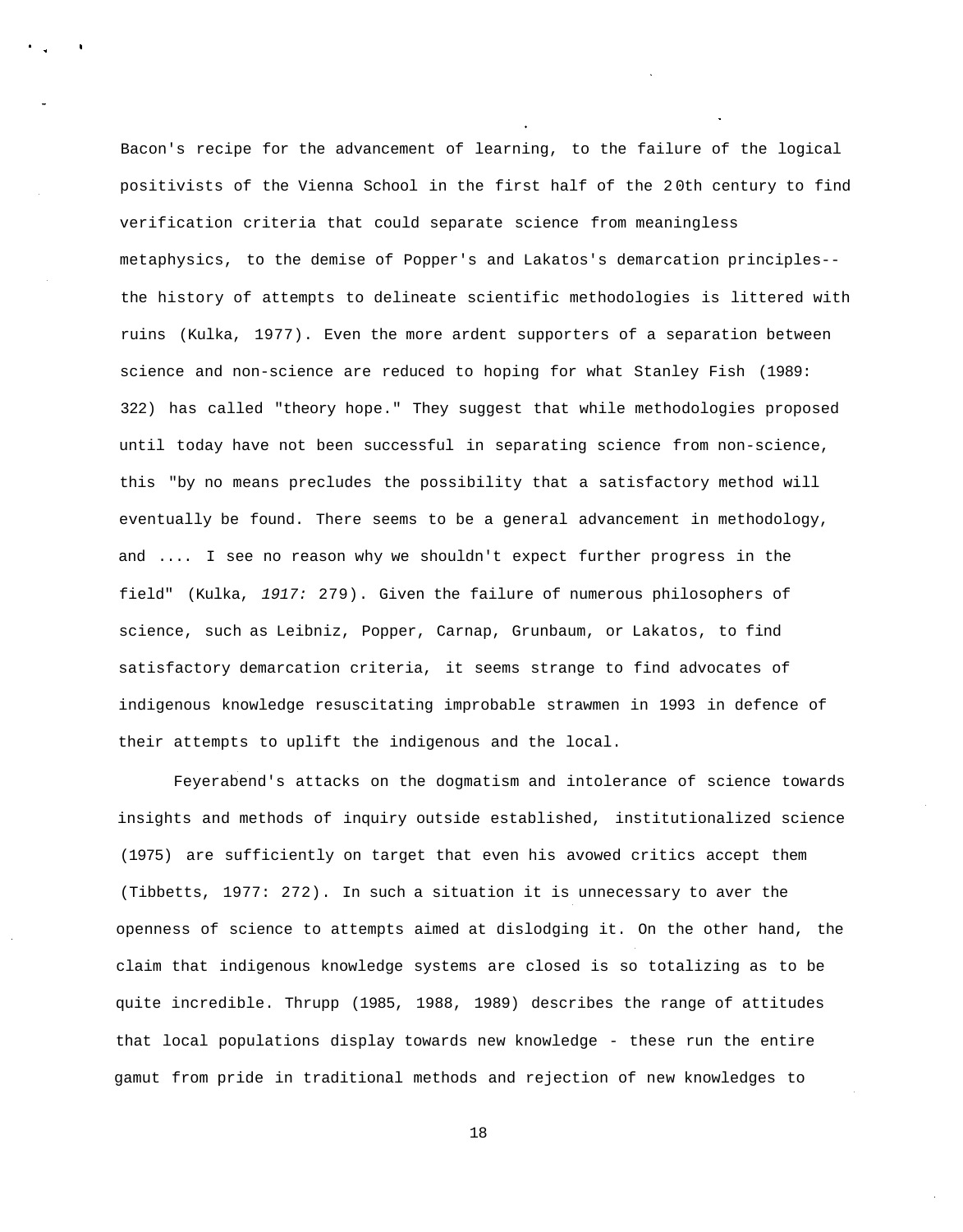admiration for new ideas and shame about older practices. But this range of attitudes towards new and different ideas may be precisely how it may be best to describe the attitude of scientists towards new knowledge. How then can anyone distinguish between science and traditional knowledge, as Howes and Chambers (1980), or Horton (1970) want to do, by arguing that one is an open system and the other closed, and that one possesses a protective attitude towards established category systems and theories and the other a destructive attitude (Horton, 1970: 162-6)?

### Contextuality

Indigenous knowledge, some theorists tell us, exists in close and organic harmony with the lives of the people who generated it. Modern knowledge, however, thrives on abstract formulation and exists divorced from the lives of people. According to Banuri and Apffel-Marglin,

Traditional knowledge systems are embedded in the social,cultural and moral milieu of their particular community. In other words, actions or thoughts are perceived to have social, political, moral and cosmological implications, rather than possessing only, say, a purely technological dimension... By contrast, the modern system of knowledge seeks to distinguish very clearly between these different dimensions. Technical questions pertain to cause-andeffect relationships in the natural environment, and can coexist with many different social, moral, political or cosmological contexts....

Unlike modern knowledge, which bases its claim to superiority on the basis of universal validity, local knowledge is bound by space and time, by contextual and moral factors. More importantly, it cannot be separated from larger moral or normative ends. In order to make knowledge universally applicable and valid it is necessary to disembed it from a larger epistemic framework which ties it to normative and social ends.... Context is local--it anchors technical knowledge to a particular social group living in a particular setting at a particular time (1993: 11, 13).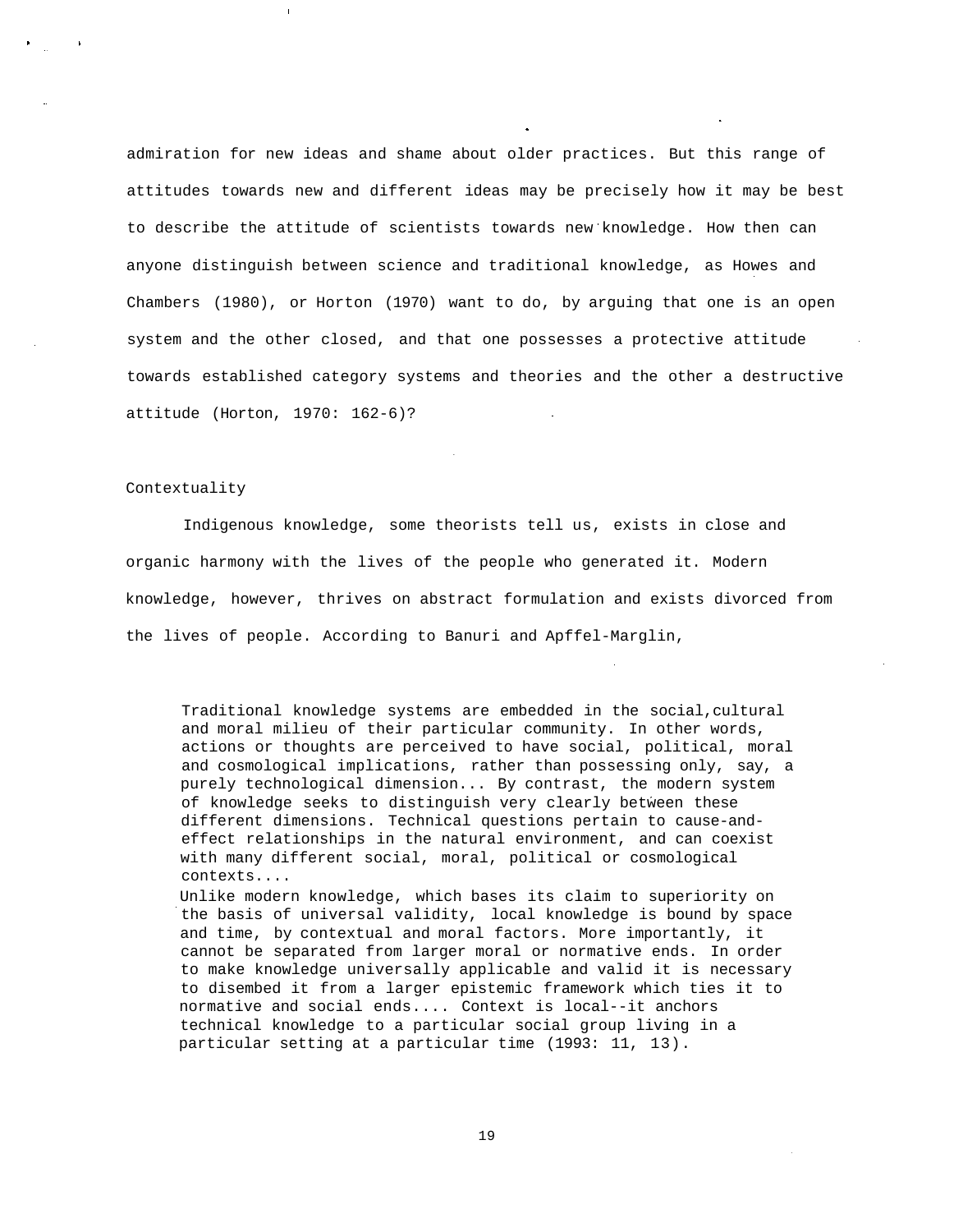Such a rhetorical differentiation fails sustained interrogation. First, an empirical datum. One of the most devastating critique of technical solutions oriented development policies of the last five decades has been that they ignored the social, political and cultural contexts in which they were implemented. But if attempts to implement western technically oriented solutions failed because they did not recognize the imperatives different socio-political-cultural contexts entailed, it is likely that the so-called technical solutions are as anchored in a specific milieu as any other system of knowledge. More generally, nothing even makes sense without at least an imaginable context. The only choice one possesses about the context is which context to highlight. But this choice exists whether one talks about indigenous or modern knowledge systems. Indeed, when scholars such as Brokensha, Gupta, Warren or Ulluwishewa talk about how the indigenous knowledge of one group of people can be useful to another people, they are talking of nothing except finding a new context for traditional knowledge.

As contemporary philosophers of science attempt to understand what scientists do, even posing the question whether science is context independent may seem ingenuous. The declarations of foundationalist thought about the apriorism of science have been in disarray at least since the arguments advanced by Kuhn (1962) and later, with the emergence of the sociology of scientific knowledge (SSK) in the 1970s (Barnes and Bloor, 1980; Knorr Cetina, 1981; Latour and Woolgar, 1979). $^{10}$  These perspectives focused on the social moorings of science and in so doing questioned the stock appreciations of science as objective and rational. More recent accounts emphasize scientific

 $10$ The cursory review of the sociology of scientific knowledge, and science as practice and culture is heavily indebted to Andrew Pickering's introduction to his work, Science as practice and culture.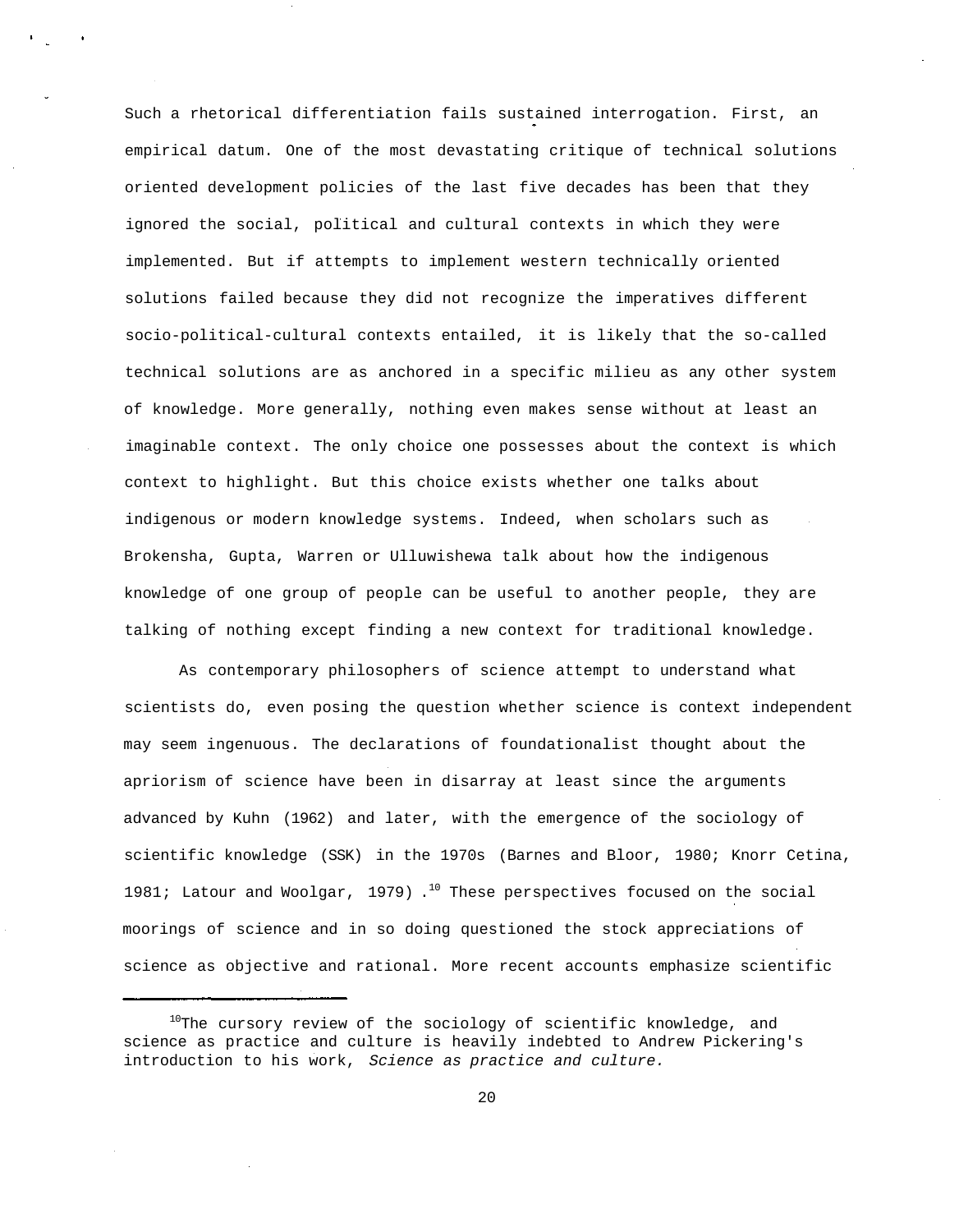practice and the context upon which the scientists draw to create scientific products: instruments, facts, phenomena and interpretations.<sup>11</sup> This view of science as practice and culture, by insisting on the "multiplicity, patchiness and heterogeneity of the space in which scientists work" (Pickering, 1992: 8), successfully goes beyond not just earlier epistemologies rooted in rationalism, but also the later reductive representations that saw science "as relative to culture (Kuhn, Feyerabend), (or) as relative to interests (SSK)" (p. 7). The discursive space thus purchased, foregrounds the practices of science, and can form a valuable resource for neo-indigenistas to build epistemic foundations.

Advocates of Science as Practice and Culture have constructed several accounts of scientific practice (Gooding, 1992; Hacking, 1992; Knorr Cetina, 1992; Stephanides and Pickering, 1992). Studies of the manner in which farmers and other local groups experiment and innovate by combining their existing knowledge with new information are also beginning to appear and can fill a very significant gap in facilitating new approaches to indigenous knowledge (Chandler, 1991; Dvorak, 1992; Fujisaka, 1992; Sperling, 1992; Voss, 1992). Many of these studies still suffer from the commitment to the indigenous/ scientific divide, and few of them study experimentation in rural settings over any length of time, but they can form the beginnings of an approach focused on indigenous practice.

As we examine specific forms of investigation and knowledge creation in different nations and different groups of people, we can allow for the

 $11$ Social theories that accent practice can, of course, be traced an illustrious pedigree. Long before the adherents of "science as practice and culture" arrived on the scene, Marx, Weber, Gramsci, Sartre, and more recently Bourdieu, have been emphasized the significance of praxis.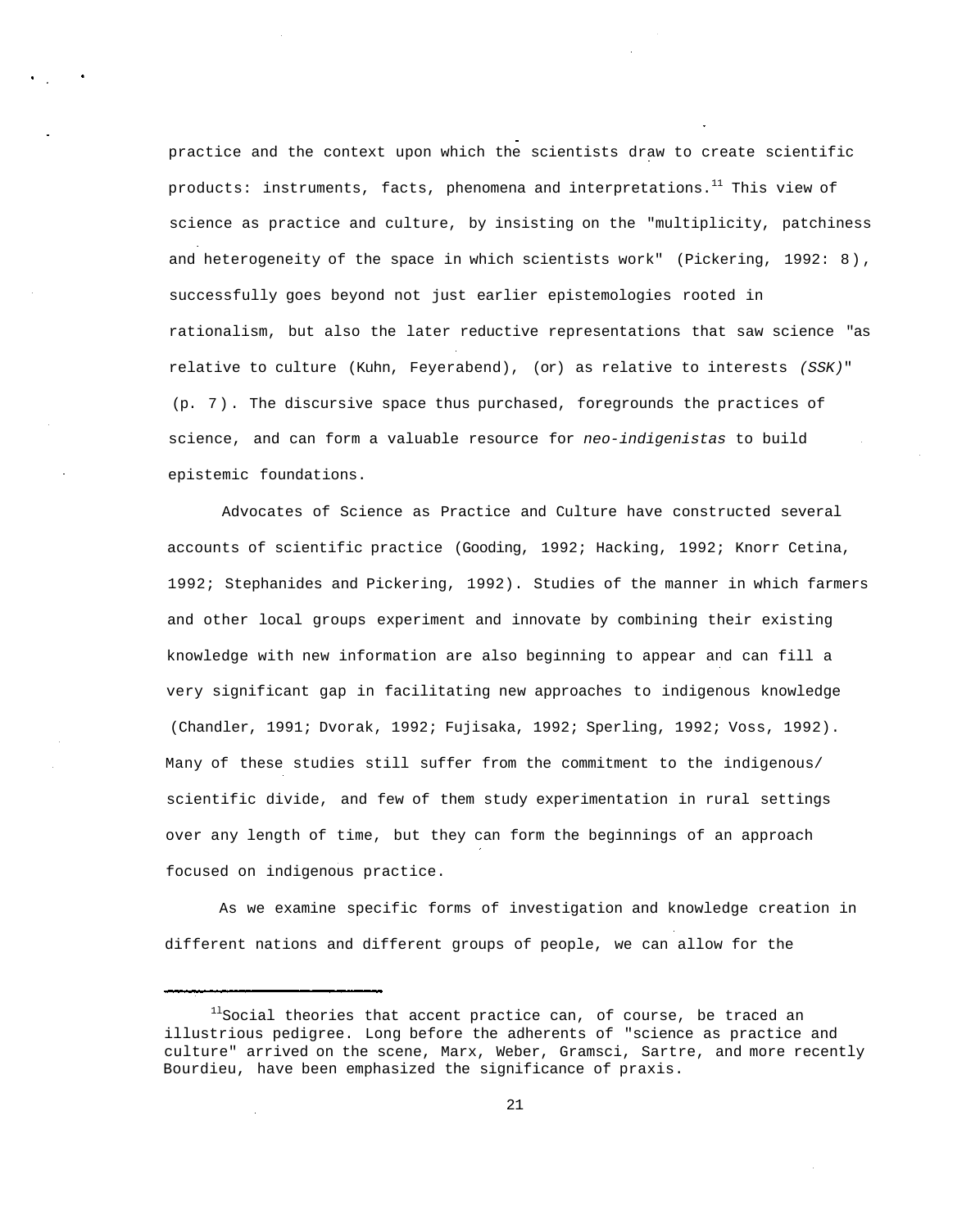existence of diversity in what is commonly seen as western or indigenous; yet our examinations can find a common link in the insistent attention to the ways in which "indigenous" or "western" scientists create knowledge. Instead of trying to conflate all non-western knowledge into a category termed "indigenous," and all western knowledge into another category, it may be more sensible to accept differences within these categories and perhaps find similarities across them.

Nor does "science as practice" open the doors to the academic neuroses regarding radical subjectivism. All abstractions about different kinds of knowledges, ultimately, must submit to assessments and undergo a process of validation by a community of peers. Fears of relativism are prompted more by perceived dangers to academic turfs than any real relativist threat. At any rate, the possibilities of a "genuine synthesis" in studying different forms of knowledge that science as practice opens up are real and valuable. They certainly seem more attractive than the offerings from the "politics of derogation"<sup>12</sup> that the sterile dichotomy between the "modern" and the "indigenous" prompts.

### **CAN THE INDIGENOUS BE SAVED AS WESTERN? POURING NEW WINE IN OLD BOTTLES**

The claim by the neo-indigenistas that the indigenous and the western are separate leads to contradictions and advocacy of contradictory practices that no amount of verbal legerdemain can resolve. Neo-indigenistas commit themselves to the conservation of indigenous knowledge in asserting that 1)

 $12By$  "politics of derogation" I refer to the attempts by modernization theorists and Marxists to deny validity to the knowledge and values of indigenous peoples; and the attempts by theorists of indigenous knowledge to downplay science.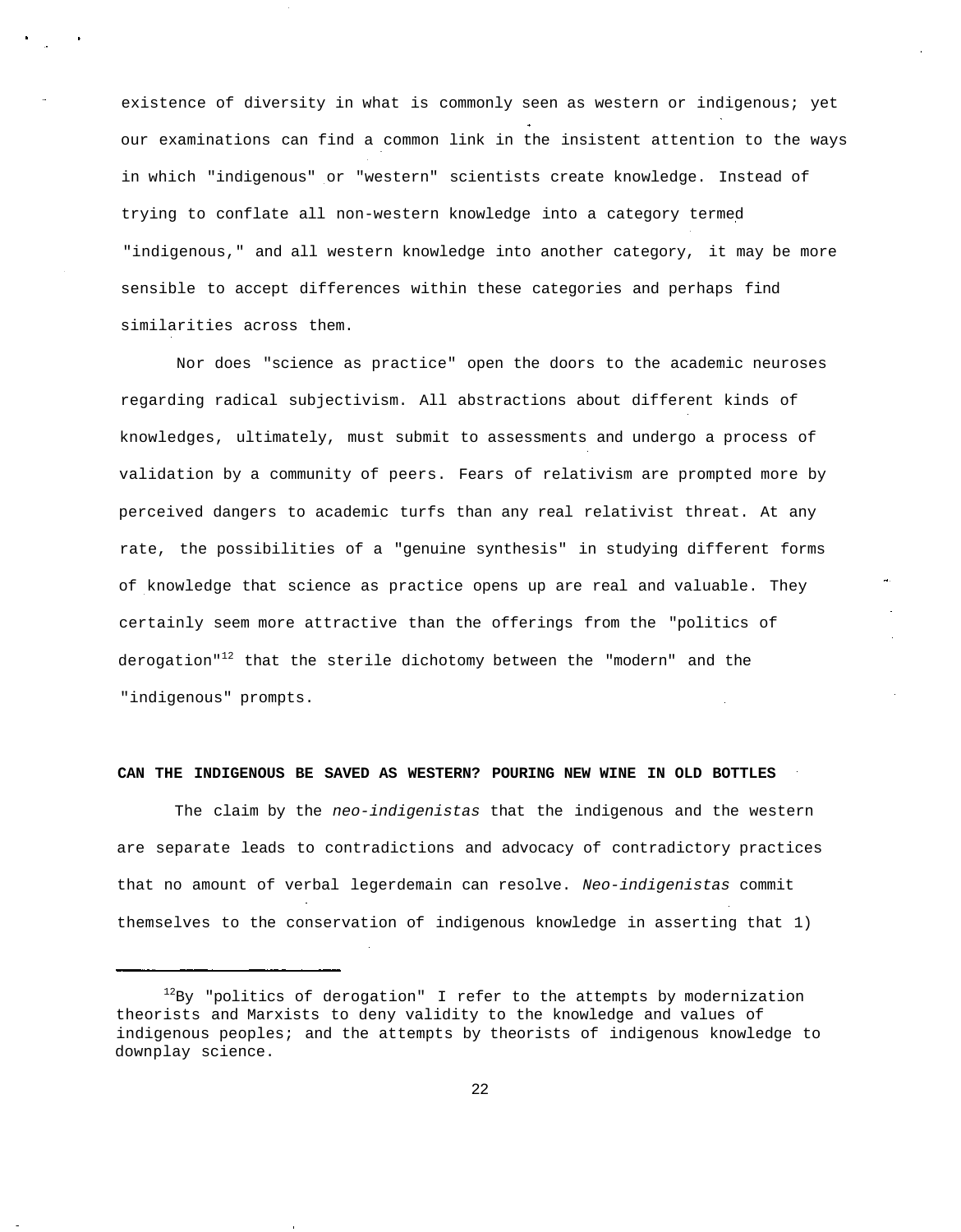indigenous knowledge has been undervalued and is fast disappearing, 2) it possesses much deontological significance and utilitarian value, and 3) it can be a pivotal resource in the pursuit of development worldwide.

The modalities of preservation that neo-indigenistas espouse, and the political implications of their suggestions are worth greater notice. They grant priority to the preservation of knowledge, because they believe in its utilitarian value in furthering development. The prime strategy they advance is isolation, documentation, and storage of indigenous knowledge in international, regional and national archives; and its dissemination to other contexts and spaces--a strategy they believe western science has used with great effect (Serrano, Labios and Tung, 1993: 5-6; Ulluwishewa, 1993: 11-3; Warren, 1989: 167-8; Warren, von Liebenstein and Slikkerveer, 1993: 2-4). It is not coincidental that the strategy they espouse--ex situ preservation--is technically the easiest, and politically the most convenient.

To use an example, Ulluvishewa justifies the creation of national indigenous knowledge resource centers on the ground that the centers can act as a "clearinghouse for collection, documentation, comparison with global knowledge systems, dissemination and utilization of indigenous knowledge; and so that indigenous knowledge can be transferred from one ecological zone to another within a country.... (D)issemination of indigenous knowledge from one area to another is also necessary because indigenous technology useful in one part of the world may be used to solve problems faced by another society in a similar agro-ecosystem in another area" (1993: 12-3). In championing international and national archives, and the storage of knowledge in these museums, neo-indigenistas finally demonstrate their lingering belief in system, reason, order, centralization, and bureaucratization as the hallmarks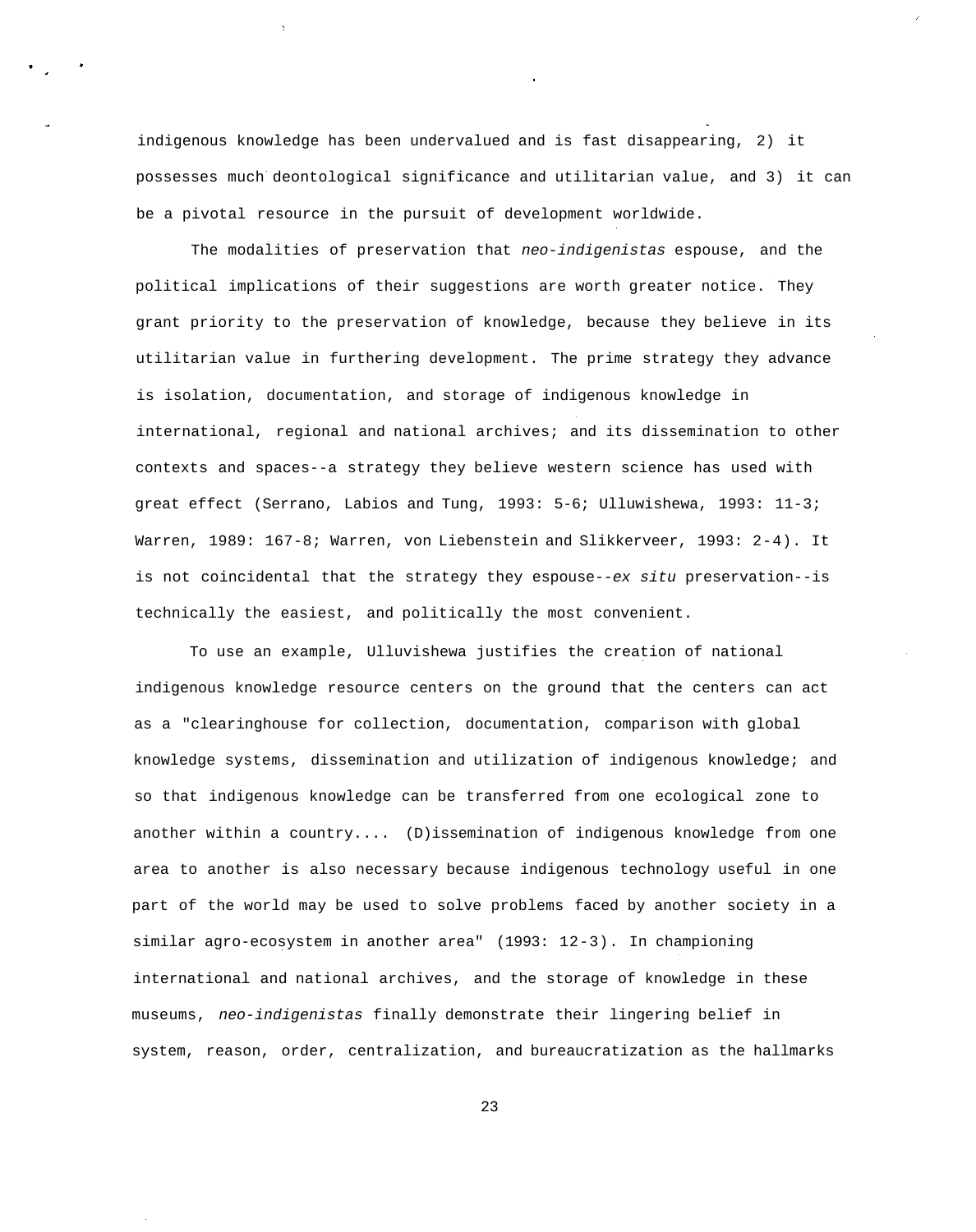that must mark solutions to the problems of "development". Just as Levi-Strauss felt that savage cultures could be easily understood by a man endowed with "traditionally French qualities (1955: 101)," indigenous knowledge theorists suggest that development specialists can use objective scientific methods to catalog and preserve indigenous knowledge.

But their strategy is unconsciously, yet fatally, at complete odds with their desire to maintain distinctions between scientific and traditional knowledge. In their desire to find an elevated status for indigenous knowledge, they attempt to use the same instruments that western science uses. In so doing they undermine their own assertions about the separability of indigenous from western knowledge in three ways: 1) They want to isolate, document, and store knowledge that gains its vigor as a result of being integrally linked with the lives of indigenous peoples; 2) They wish to freeze in time and space a fundamentally dynamic entity--cultural knowledge; and, 3) Most damning, their archives and knowledge centers privilege the scientific investigator, the scientific community, science, and bureaucratic procedures.

Neo-indigenistas insist upon the scattered and local character of all indigenous knowledge. A primary reason why it cannot be ignored by those who wish to pursue decentralized, sustainable, and participatory development, they suggest, is its organic unity with the daily livelihoods of those who possess it. They often view western knowledge with suspicion precisely because of its origins and location in centralized institutional arrangements and because it claims to be universal and transferable to multiple arenas of action. But at the same time as they suggest that indigenous knowledge derives much of its vitality from its deep entanglement in the lives of people, they also cast it as an object that can be essentialized, captured in archives, and transferred.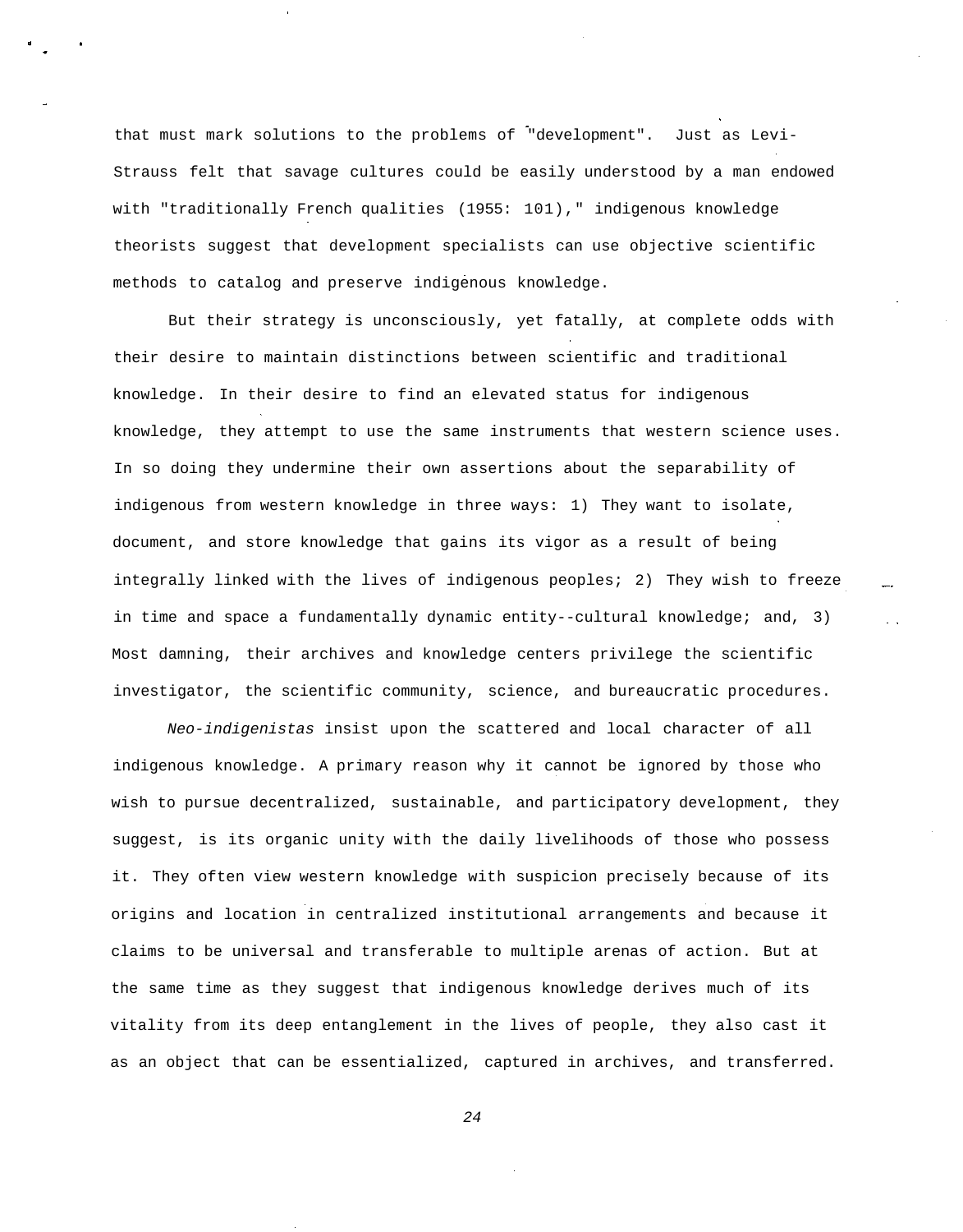While neo-indigenistas condemn western science for being inaccessible to local peoples, irrelevant to local needs, and non-responsive to local demands, they fail to see that they themselves are consigning indigenous knowledge to the same fate - strangulation by centralized control and management. Trapped in institutions that serve primarily functions related to storage and dissemination, what is imagined as indigenous knowledge must necessarily become fated to stagnation, irrelevance and ultimately oblivion. An international system of archives, whether is successful in its stated objective--utilizing indigenous knowledge for development, is certainly going to require and possibly create an international group of new development professionals, scientifically trained in the latest methods of classification, cataloging, documentation, electronic and physical storage, and dissemination through publications. Constant attempts to update it by gathering more information and data, so as to reflect its dynamic and changing nature, will provide purpose and meaning only to a battery of elite data gatherers and analyzers. The international, regional and national archives for housing indigenous knowledge are likely to divorce indigenous knowledge from the source that presumably provides it with its vigor - the people and their needs.

Because indigenous knowledge is generated in the immediate context of the livelihoods of people, it is a dynamic entity that undergoes constant modifications as the needs of the communities change. The strategy of ex situ conservation that neo-indigenistas advocate, therefore, seems particularly ill-suited to understanding indigenous knowledges. Such strategies have been advocated in another context. Alarmed at that global destruction of biodiversity over which our civilization is currently presiding, many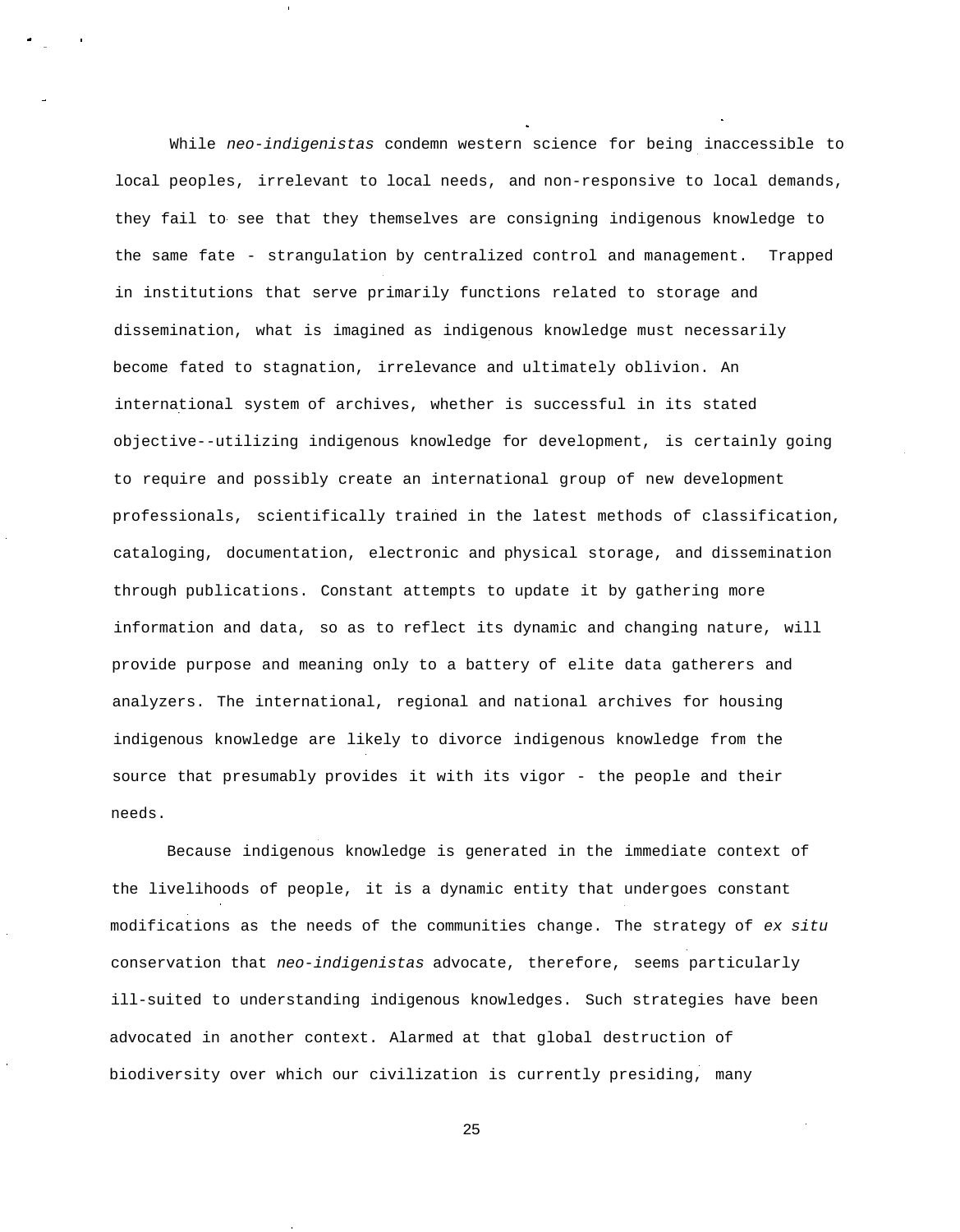scientists have called for its preservation, often by storage of seeds in germplasm banks, in ex situ collections, and by in situ conservation (Brown and Briggs, 1991; Brush, 1989; Falk, 1990; Falk and Holsinger, 1991; Frankel and Soule, 1981; National Research Council, 1978). Of the different methods available, scientists have begun to increasingly view ex situ conservation as the least desirable because of its deficiencies in preserving genetic variety (Altieri, 1989; Altieri and Merrick, 1987; Falk, 1987 1990; Hamilton, 1994; Wilson, 1992). When biologists recognize that ex situ conservation is a defective strategy to preserve physically demarcable entities such as seeds and plants, it seems ironic that the neo-indigenistas advocate the same defective strategy for the preservation of knowledge--integrally linked with the lives of people, and constantly changing. Ex situ conservation is not just their preferred strategy, it is almost always their only strategy.

Ex situ conservation, as may be imagined, is justified on the broad grounds that indigenous knowledges are a "global patrimony;" that they should be made available to all interested individuals. As Warren, Brokensha and Werner said in 1980, "(s)uch archives could be used both by nationals and by foreigners" (p.8) . But access to centralized, bureaucratized data systems will always remain inequitable, disadvantaging the smaller users and farmers.

But the ultimate irony in the writings of the neo-indigenistas, perhaps, has less to do with their willingness to adopt the methods and instruments of science. While they mock science for its lack of vision and inability to solve the problems of marginal regions and marginalized peoples, they also unconsciously assign it a higher pedestal. They devote much of their writing to catalogue indigenous peoples' practices which must be saved because of the value they hold for development. But, and once again a Baconian belief in the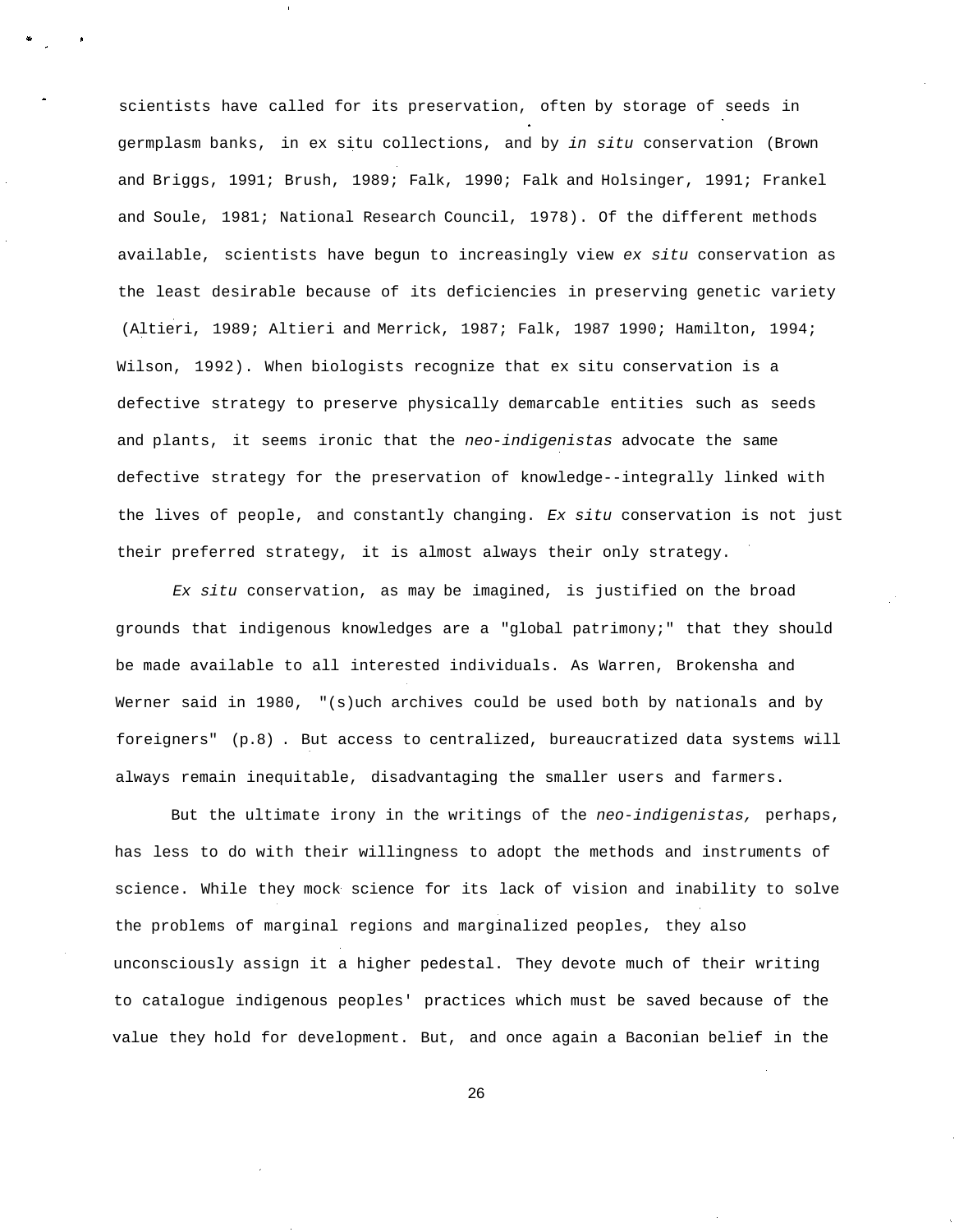superiority of science asserts itself, these practices must first be checked using scientific method. In a paper praising indigenous technology, Massaquoi says, "we should examine the existing technology in order to identify its weaknesses and strengths so scientific principles can be applied in effective ways to improve it" (1993: 3). In an article praising the ethnomedical knowledge of the Irulas in the Nilgiri Hills in India, Rajan and Sethuraman suggest, "The knowledge on indigenous plants and its uses . . . can be harnessed for the pharmacological investigation in the modern system of medicine" (1993: 20). In an article that quite radically, if cursorily, downplays the distinctions between indigenous and western knowledge, Richards (1980: 184-95) contradictorily asserts the need to collect and evaluate a community's environmental knowledge on scientific grounds. Arguments betraying a similar bias can be found in Belshaw (198 0) , Brokensha and Riley (1980) , Knight (1980), Leeflang (1993), Meehan (1980), and Moore (1980). Thus, for all the admiration and respect accorded the indigenous systems, they must first pass a scientific criterion of validity before being recognized as knowledge.

The reason neo-indigenistas undermine their own arguments, almost unconsciously, is their desire to hold on to the dichotomy between indigenous/ scientific and traditional/ western. Such an attempt to classify fails to rise above the structures of knowledge that to begin with it condemns, and seeks ultimately to transcend. It remains mired in the rhetoric of documentation and storage, management and dissemination, centralization and bureaucratization; it ultimately authorizes science and method, dooming itself to a perpetual state of remaining, simply, a desire.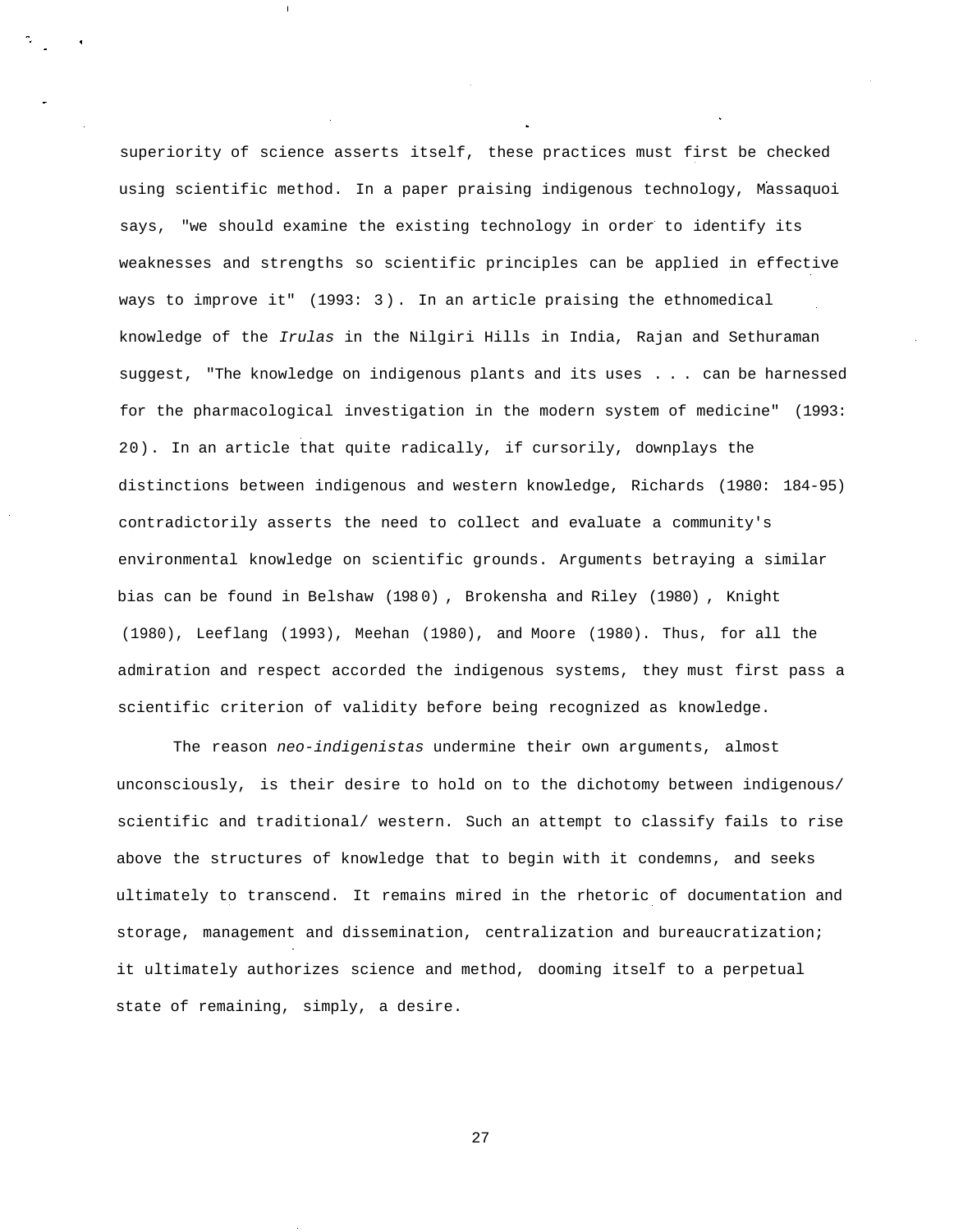#### NEW DIRECTIONS?

If neo-indigenistas wish to save indigenous knowledge, they must recognize and advocate methods of conservation that engage politics. They wish to separate the indigenous from the western and promote indigenous knowledge for fairly utilitarian goals: they argue that in the pursuit of development, planners and scientists have not paid any attention to the interests of local populations, and ignored the needs of the marginalized and oppressed groups. It is possible to do so only by paying attention to the knowledge and institutions of the excluded poor. Their focus on indigenous knowledge possesses a familiar function. They attempt, using a new perspective, the development of the underdeveloped. Because the poor and the marginalized exercise some measure of control on their own knowledge, it is possible by focusing on their knowledge to find them a greater voice in development. But if this is a primary purpose of focusing on indigenous knowledge systems, it would perhaps be better to foreground the issue and frame it in precisely these terms rather than creating a confusing rhetoric of indigenous vs. western and relying on the politically and technically convenient method of ex situ conservation. Further, by advocating that indigenous knowledge be stored in international and national archives, neo-indigenistas are also helping undermine the control that the poor exercise over their knowledge.

If indigenous knowledges are disappearing, it is primarily because pressures of modernization and cultural homogenization, under the auspices of the modern nation-state and the international trade system, threaten the lifestyles, practices and cultures of nomadic populations, small agricultural producers, and indigenous peoples. Perhaps these groups are fated to disappear. But their knowledge certainly cannot be saved in an archive if they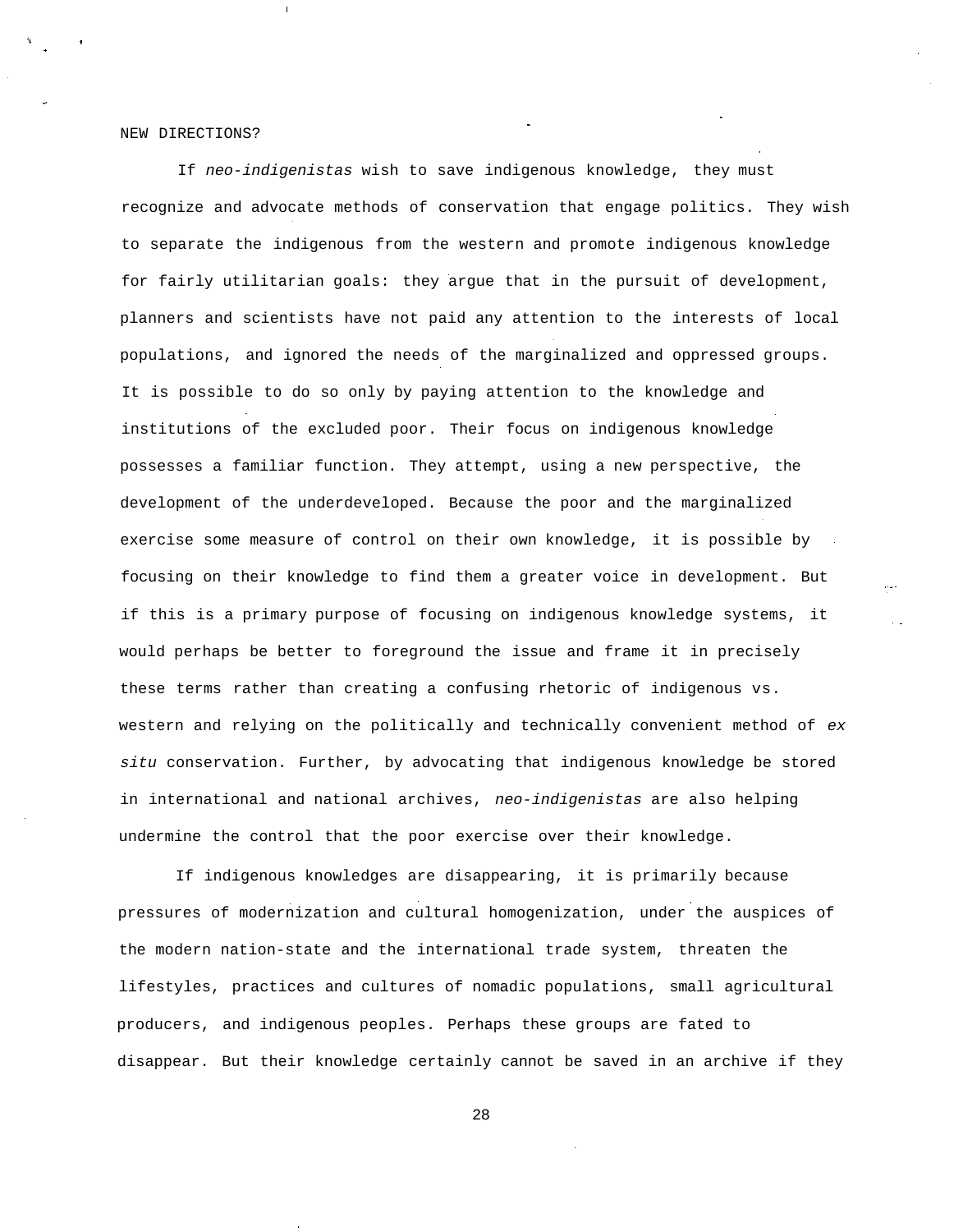themselves disappear.

What Altieri (1989: 79) suggests about conservation of crop genetic resources--that it cannot succeed without protection of the agro-ecosystem and the socio-cultural organization of the local people--is doubly applicable to the protection of indigenous knowledges. The appropriate response from those who are interested in preserving the diversity of different knowledges, might then lie in attempting to reorient and reverse state policies to permit members of threatened populations to determine their own future, and attempt, thus, to facilitate in situ preservation of indigenous knowledges. In situ preservation cannot succeed without indigenous populations gaining control over the use of lands in which they dwell and the resources on which they rely. Those who are seen to possess knowledge, must also possess the right to decide on how to save their knowledge, how to use it, and who shall use it. At the same time, it should be kept in mind that in situ preservation is likely to make indigenous knowledge more costly for those outsiders who wish to gain free access to it for free dissemination. The increases in costs of collecting and disseminating the local knowledge of the marginalized and indigenous would stem from their control over it, and their desire to be compensated for allowing others access to it.

Objections to such an approach are obvious. It can be claimed that: 1) Indigenous populations may not be able to withstand the onslaught of modernization; 2) They do not have sufficient resources to protect their own knowledge; 3) They may give up their knowledge as it becomes more difficult to contend with an increasingly hegemonic state, market economy, or "world culture; " 4) Their knowledge is a common heritage for humanity and therefore outsiders have a right to gain access to it; or, 5) In situ protection of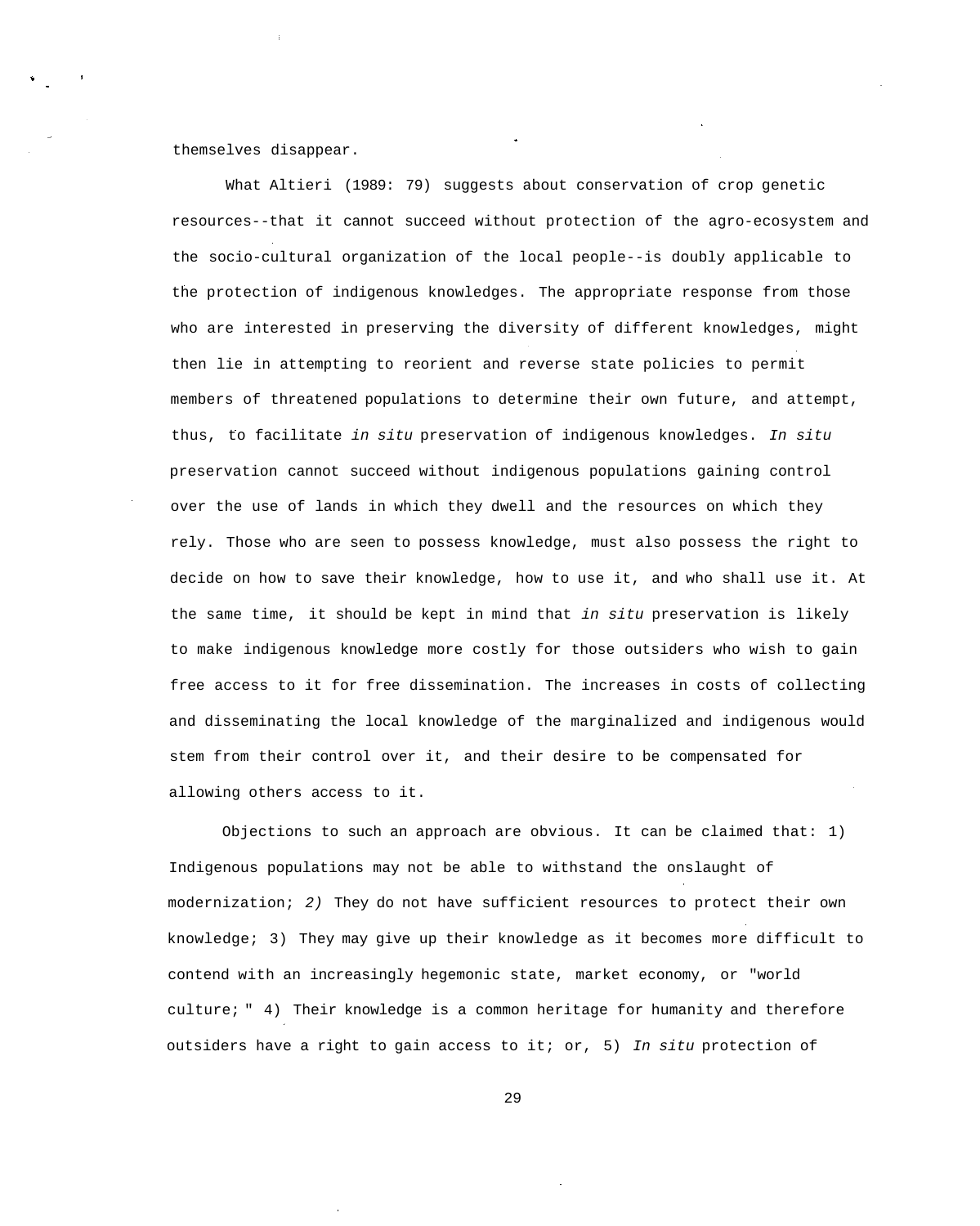their knowledge is impossible, infeasible, or inefficient. Two simple rejoinders exist: 1) Ex situ preservation of indigenous knowledges is likely to fail--succeeding only in creating a mausoleum for knowledge. 2) Ex situ conservation, even if it is successful in unearthing useful information, is likely to benefit the richer, more powerful constituencies--those who possess access to international centers of knowledge preservation--thus undermining the major stated objectives of the neo-indigenistas--to benefit the poor, the oppressed, and the disadvantaged.

The mechanics of in situ conservation for indigenous knowledges are little understood, and possibly will pose significant political and ethical dilemmas. Such an objection cannot, however, be an excuse for bracketing what seems more desirable. Neo-indigenistas must begin to grapple with such problems if they are to make their program more acceptable to the populations whose knowledges they wish to highlight and appropriate for the common good. A beginning in this direction would be to recognize the multiplicity of logics and practices that underlie the creation and maintenance of different knowledges.

 $\sim$ 

### **CONCLUSION**

This paper begins by questioning the presumed distinction between indigenous and western knowledge with two immediate consequences: one is epistemological, and the other is more practical. The interrogation first undermines the possibility that any piece of knowledge can be forever marked or fixed as "indigenous" or "western." Indeed, I suggest that the attempt to create distinctions in terms of indigenous and western is potentially ridiculous. It makes much more sense, even from the point of view of neo-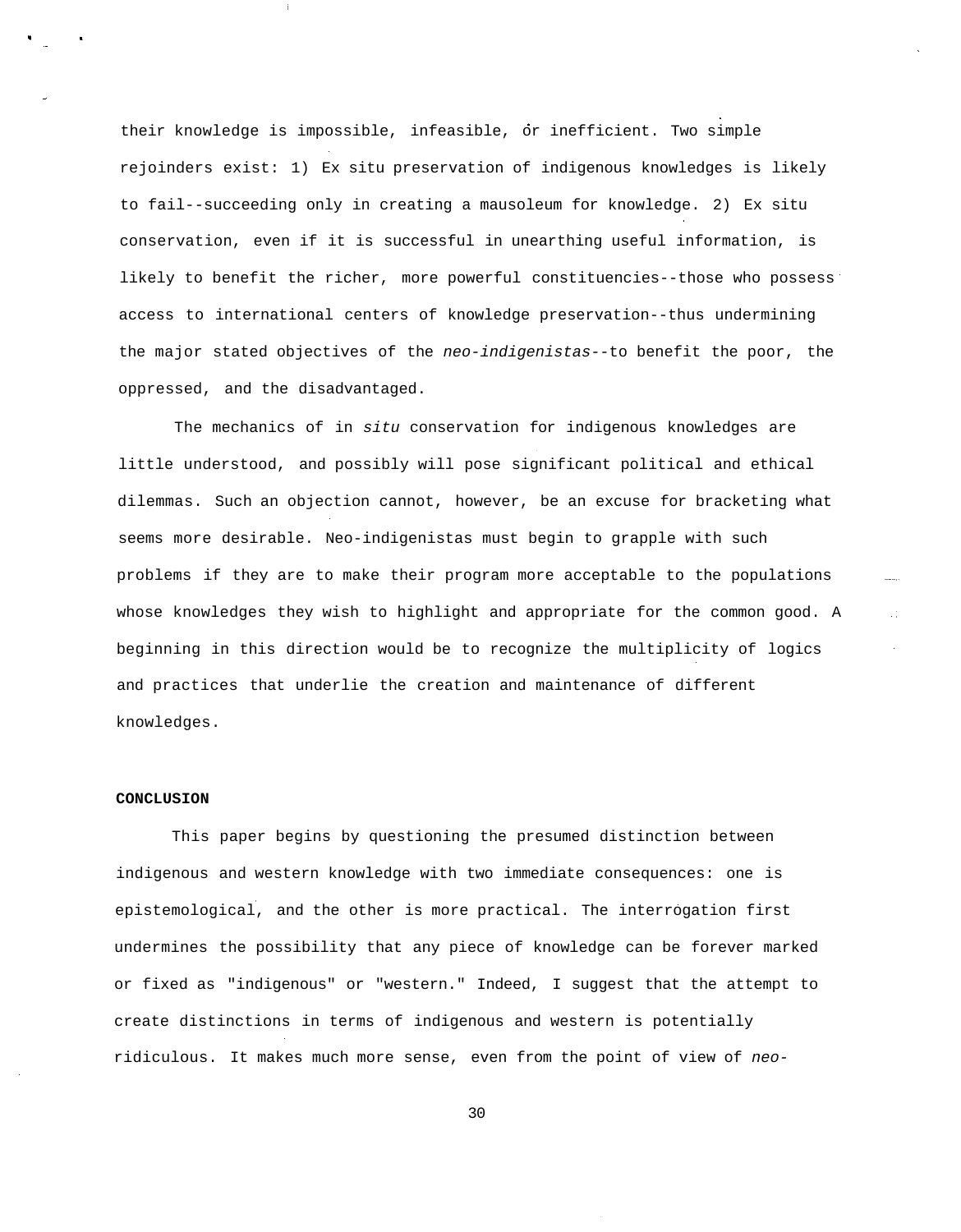indigenistas, to talk about multiple domains and types of knowledges, with differing logics and epistemologies. And somewhat contradictorily, but inescapably so, the same knowledge can be classified one way or the other depending on the interests it serves, the purposes for which it is harnessed, or the manner in which it is generated.

Second, and more significantly, I argue for the recognition of a basic political truism: anchored unavoidably in institutional origins and moorings, knowledge can only be useful. But it is useful to particular peoples. Specific strategies for protecting, systematizing, and disseminating knowledge will differentially benefit different groups of people. The recognition of this simple truism is obscured by the confounding labels of "indigenous" and "western." It is only when we move away from the sterile dichotomy between indigenous and western, or traditional and scientific knowledge, that a productive dialog can ensue for the safeguarding of the interests of those who are disadvantaged.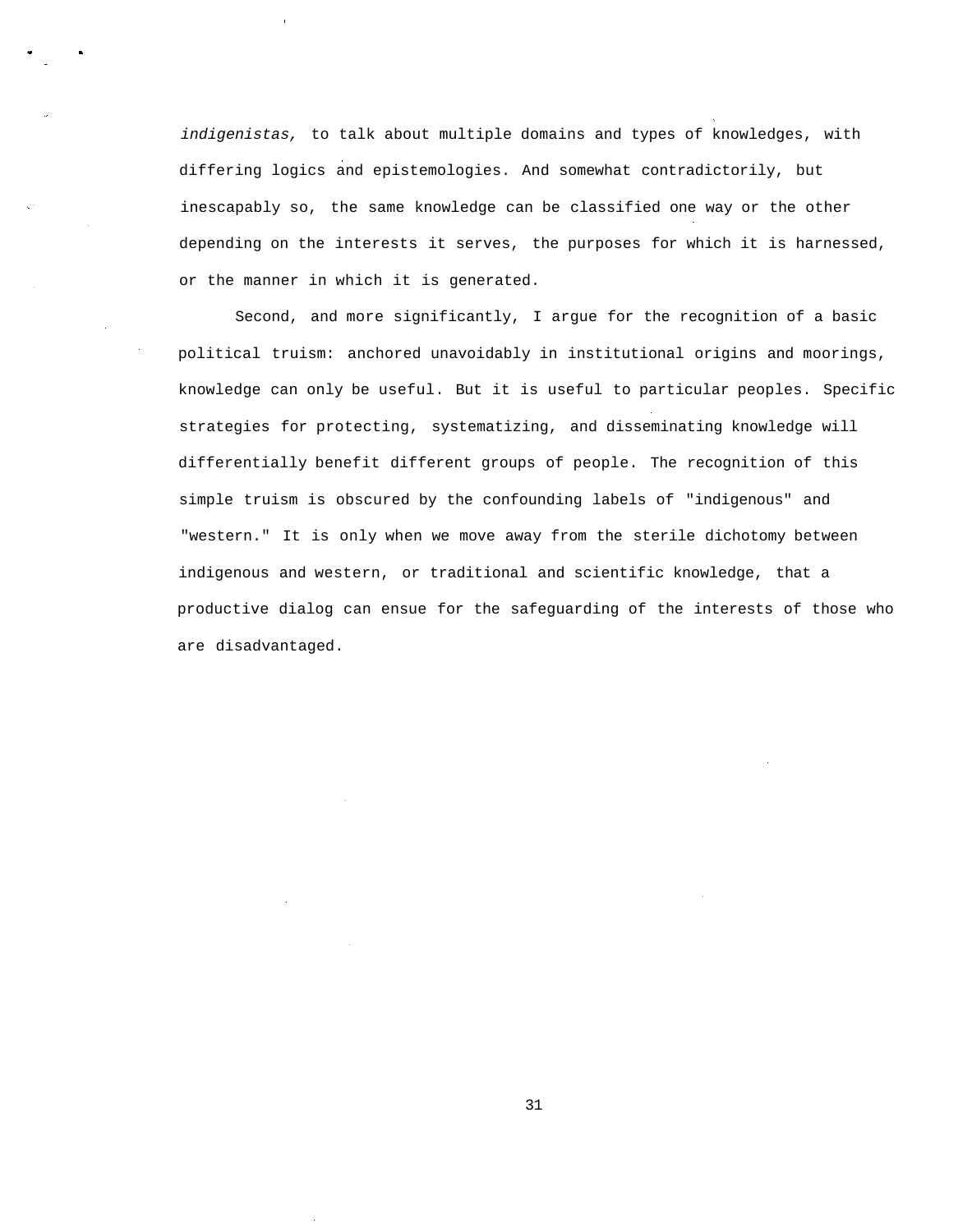#### **REFERENCES**

Abu-Lughod. L. (1990) 'The Romance of Resistance', American Ethnologist 17(1): 41-55.

Abu-Lughod, J. (1987-88) 'The Shape of the World System in the Thirteenth Century, Plus Comments', Studies in Comparative International Development 22:  $3 - 53$ .

Abu Lughod, J. (1989) Before European Hegemony: The World System A.D. 1250- 1350. New York: Oxford University Press.

Agrawal, A. (1993) 'Mobility and Cooperation among Nomadic Shepherds: The Case of the Raikas', Human Ecology, 21(3): 261-79.

Agrawal, A. (1994) 'Mobility and Control among Nomadic Shepherds: The Case of the Raikas, II', Human Ecology, Forthcoming.

Altieri, M. (1987) Agroecology: The Scientific Basis of Alternative Agriculture. Boulder: Westview.

Altieri, M. (1989) 'Rethinking Crop Genetic Resource Conservation: A View from the South', Conservation Biology 3(1): 77-9.

Altieri, M. and L. Merrick, (1987). 'In-Situ Conservation of Crop Genetic Resources Through Maintenance of Traditional Farming Systems', Economic Botany 41: 86-96.

n.

iya (

Anderson, D. and R. Grove, (eds.) 1987. Conservation in Africa: People, Policies and Practice rpt. 1993. Cambridge: Cambridge University Press.

Apffel-Marglin, F. and S. Marglin. (eds.) (1990) Dominating Knowledge: Development, Culture and Resistance. Oxford: Clarendon Press.

Atte, O. (1992) 'Indigenous Local Knowledge as a Key to Local Level Development: Possibilities, Constraints and Planning Issues', Studies in Technology and Social Change No. 20. Ames, Iowa: CIKARD, Iowa State University.

Banuri, T., and F. Apffel-Marglin. (eds.) (1993) Who Will Save the Forests? Knowledge, Power and Environmental Destruction. London: Zed.

Barnes, B. and D. Bloor, (1982) 'Relativism, Rationalism and the Sociology of Knowledge', in M. Hollis and S. Lukes, (eds.) Rationality and Relativism, pp. 1-20. Oxford: Basil Blackwell.

Bates, R. (1981) Markets and States in Tropical Africa: The Political Basis of Agrarian Policies. Berkeley: University of California Press.

Bates, R. (ed.) (1988) Toward a Political Economy of Development: A Rational Choice Perspective. Berkeley: University of California Press.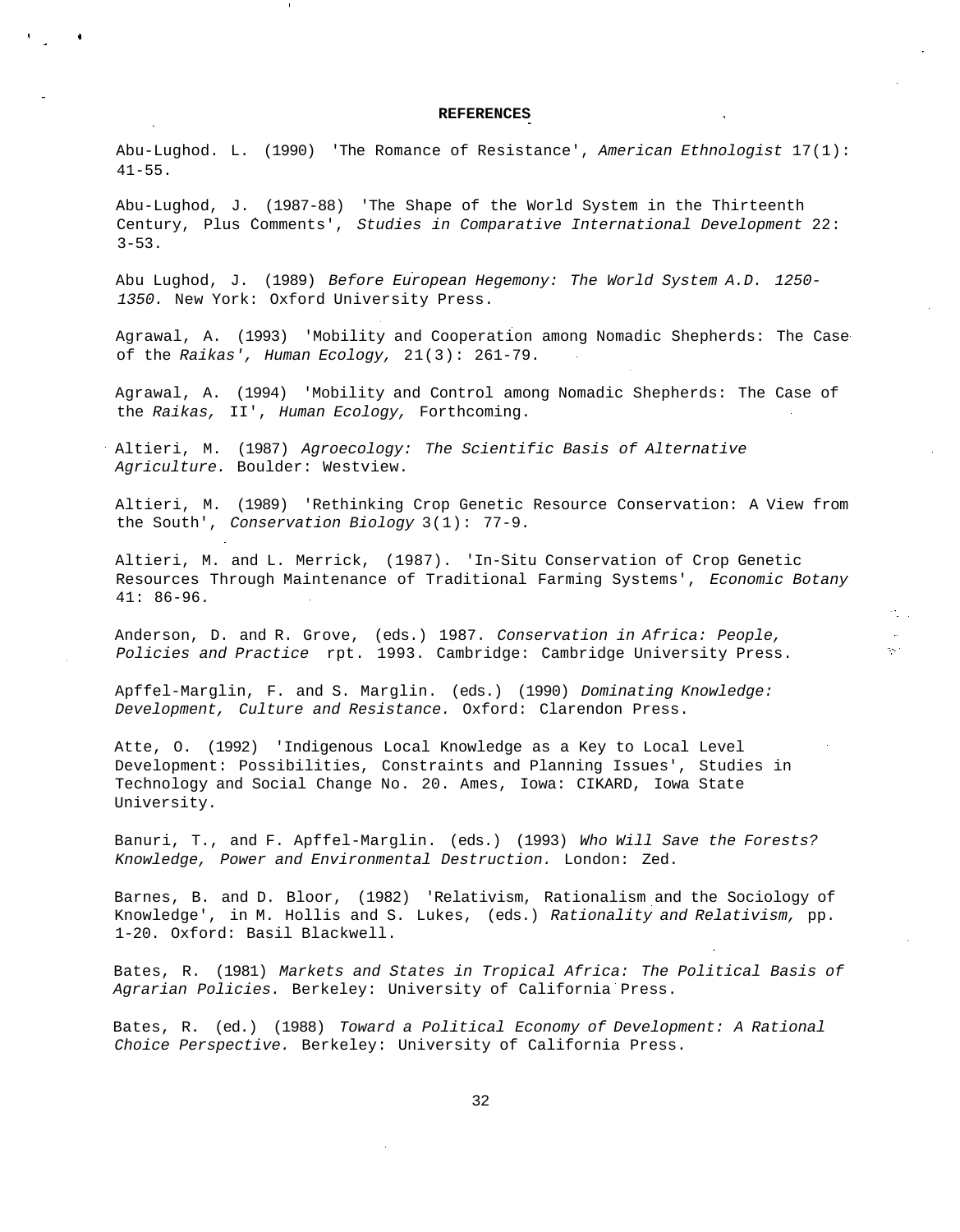Belshaw, D. (1980) 'Taking Indigenous Knowledge Seriously: The Case of Inter-Cropping Techniques in East Africa', in D. Brokensha, D. Warren and 0. Werner, (eds.) Indigenous Knowledge Systems and Development, pp. 197-204. Lanham, MD: University Press of America, pp. 197-204.

Black, J. (1993) 'Development Jujitsu: Looking on the Bright Side', Studies in Comparative International Development 28(1): 71-9.

Brett, E. (1993) "Voluntary Agencies as Development Organizations: Theorizing the Problem of Efficiency and Accountability', Development and Change 21: 87- 118

Brokensha, D. and B. Riley. (1980) 'Mbeere Knowledge of Their Vegetation, and Its Relevance for Their Development', in D. Brokensha, D. Warren and 0. Werner, (eds.) Indigenous Knowledge Systems and Development, pp. 113-29. Lanham, MD: University Press of America.

Brokensha, D., D. Warren and O. Werner, (eds.) (1980) Indigenous Knowledge Systems and Development. Lanham, MD: University Press of America.

Brown, A. and J. Briggs (1991) 'Sampling Strategies for Genetic Variation in Ex Situ Collections of Endangered Plant Species', in D. Falk and K. Holsinger (eds.) Genetics and Conservation of Rare Plants, pp. 99-119. New York: Oxford University Press.

Brush, S. (1980) 'Potato Taxonomies in Andean Agriculture', in D. Brokensha, D. Warren, and O. Werner, (eds.) (1980) Indigenous Knowledge Systems and Development, pp. 37-47. Lanham, MD: University Press of America.

Brush, S. (1989) 'Rethinking Crop Genetic Resource Conservation', Conservation Biology 3(1): 19-29.

Cernea, M. (1988) 'Nongovernmental Organizations and Local Development', World Bank Discussion Paper 40. Washington DC: The World Bank.

Chambers, R. . (1979) 'Rural Development: Whose Knowledge Counts?', IDS Bulletin 10:2, Institute of Development Studies, Sussex, UK.

Chambers, R. (1980) 'Understanding Professionals: Small Farmers and Scientists', IADS Occasional Paper, New York: International Agricultural Development Service.

Chambers, R., R. Pacey and L. Thrupp, (eds.) (1989) Farmer First: Farmer Innovation and Agricultural Research. London: Intermediate Technology Publications.

Chandler, P. (1991) 'The Indigenous Knowledge of Ecological Processes Among Peasants in the People's Republic of China', Agriculture and Human Values  $8(1\&2): 59-66.$ 

Clark, J. (1991) Democratizing Development: The Role of Voluntary Organizations. London: Earthscan.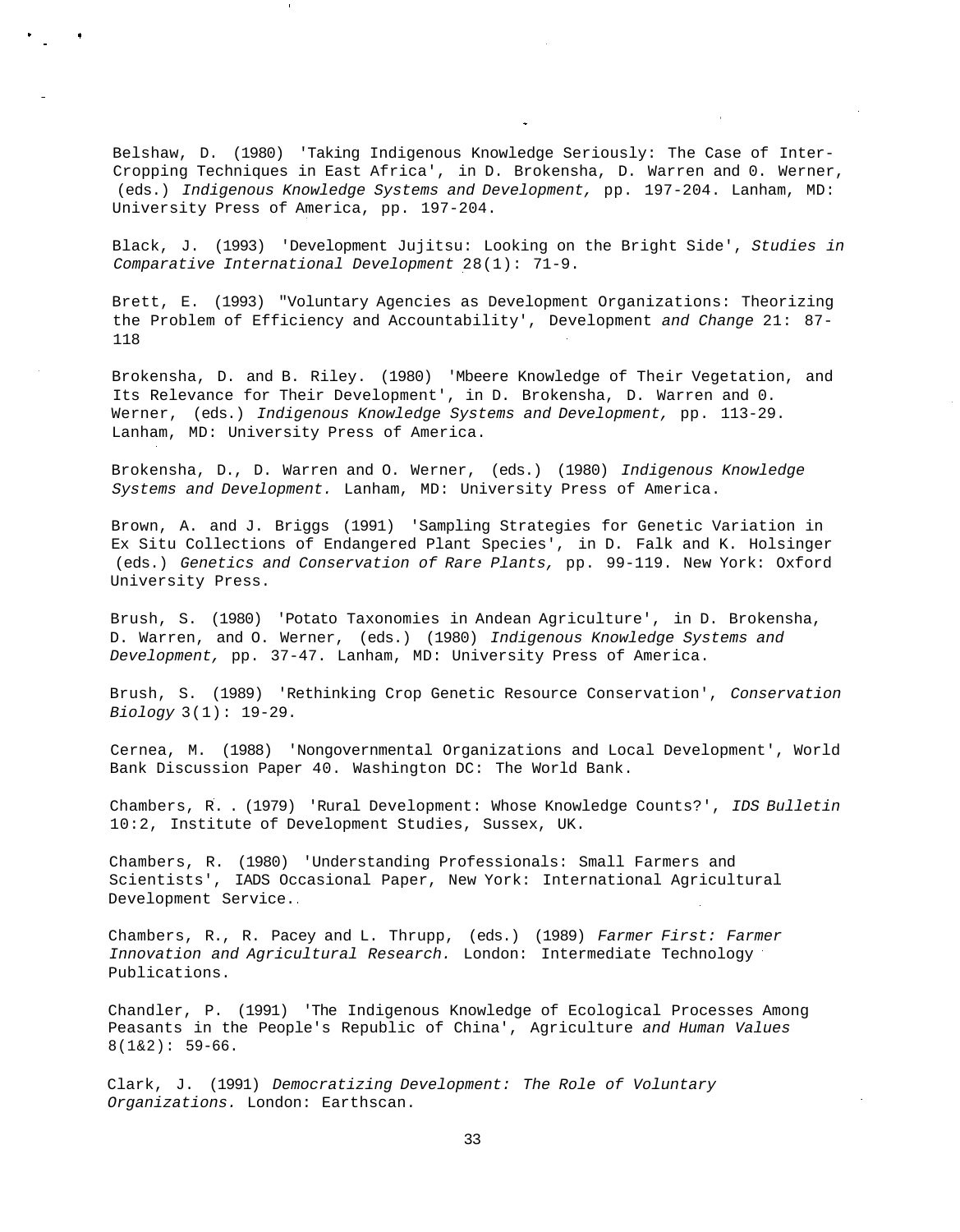Colburn, J. (ed.) (1989) Everyday Forms of Peasant Resistance. Armonk, NY: M. E. Sharpe.

Compton, J. (1989) 'The Integration of Research and Extension', in J. Lin. Compton (ed.) The Transformation of International Agricultural Research and Development, pp. 113-36. Boulder: Lynne Rienner.

Conklin, H. (1957) Hanunoo Agriculture, A Report on an Integral System of Shifting Cultivation in the Philippines', Forestry Development Paper 12, Rome: FAO.

Daly, H. (1991) Steady State Economics. Washington DC: Island Press

Dei, G. (1993) 'Sustainable Development in the African Context: Revisiting Some Theoretical and Methodological Issues', African Development 18(2): 97- 110.

Dirks, N., G. Eley and S. Ortner, (1994) 'Introduction', in N. Dirks, G. Eley and S. Ortner, (eds.) Culture/ Power/ History: A Reader in Contemporary Social Theory, pp. 3-45. Princeton: Princeton University Press.

Dvorak, K. (1992) 'Constraints on Nitrogen Fertilizer Use on Sorghum in Semiarid Tropical India', in J. Moock, and R. Rhoades, (eds.) Diversity, Farmer Knowledge and Sustainability, pp. 84-95. Ithaca: Cornell University Press.

Eckholm, K. (1980) 'On the Limitations of Civilization: The Structure and Dynamics of Global Systems', Dialectical Anthropology 5: 155-66.

Evans-Pritchard, E. (1936) Witchcraft, Oracles and Magic Among the Azande. Oxford: Oxford University Press.

 $\pi_{\mathcal{L}}^{\rm new}$ 

Falk, D. (1987) 'Integrated Conservation Strategies for Endangered Plants', Natural Areas Journal 7: 118-23.

Falk, D. (1990) 'The Theory of Integrated Conservation Strategies for Biological Conservation', in R. Mitchell, C. Sheviak and D. Leopold (eds.) Ecosystem Management: Rare Species and Significant Habitats, Proceedings of the 15th Natural Areas Conference, pp. 5-10. Albany, NY: New York State Museum.

Falk, D. and K. Holsinger, (eds.) (1991) . Genetics and Conservation of Rare Plants. New York: Oxford University Press.

Feyerabend, P. (1975) Against Method, rpt. 1993. London: Verso.

Fish, S. (1989) Doing What Comes Naturally: Change, Rhetoric and Practice of Theory in Literary and Legal Studies. Durham: Duke University Press.

Flora, C. and J. Flora (1989) 'An Historical Perspective on Institutional Transfer', in J. Lin. Compton (ed.) The Transformation of International Agricultural Research and Development, pp. 7-32. Boulder: Lynne Rienner.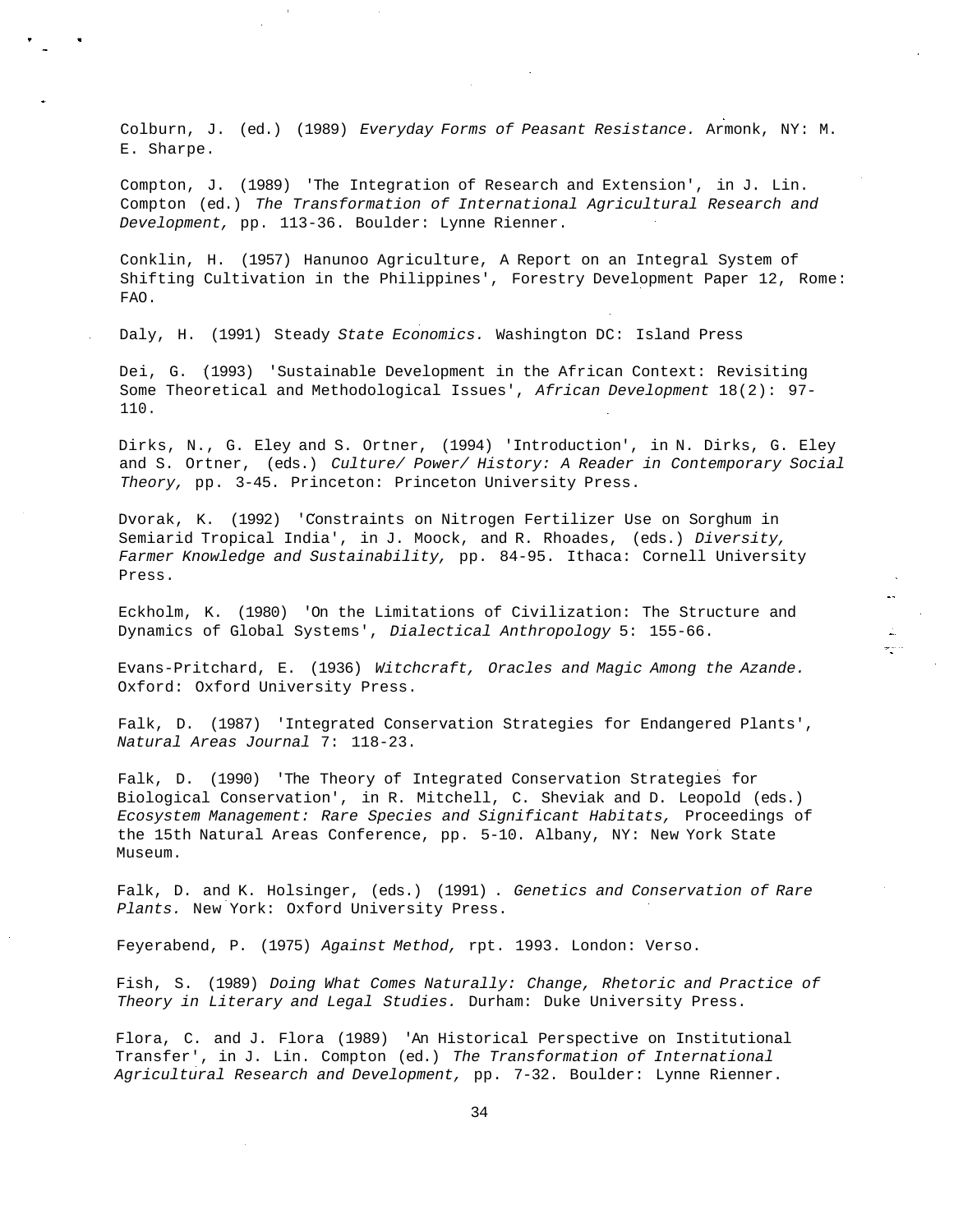Frankel, O. and M. Soule (1981) Conservation and Evolution. Cambridge: Cambridge University Press.

Fujisaka, S. (1992) 'Farmer Knowledge and Sustainability in Rice-Farming Systems: Blending Science and Indigenous Innovation', in J. Moock and R. Rhoades (eds.) Diversity, Farmer Knowledge and Sustainability, pp. 69-83. Ithaca: Cornell University Press.

Geertz, C. (1983) Local Knowledge: Further Essays in Interpretive Anthropology. New York: Basic.

Ghai, D., and J. Vivian, (eds.) (1992) Grassroots Environmental Action: People's Participation in Sustainable Development. London: UNRISD/ Routledge

Gliessman, S. (1981) 'The Ecological Basis for the Application of Traditional Technology in the Management of Tropical Agroecosystems', Agro-ecosystems 7: 173-85.

Gooding, D. (1992) 'Putting Agency Back into Experiment', in A. Pickering, (ed.) Science as Practice and Culture, pp. 65-112. Chicago; University of Chicago Press.

Gupta, A. (1990) 'The Right to Resource: Peasant Knowledge, Protocol of its 'Extraction' and Ethics of Collaboration in Extractions', WP 851, Indian Institute of Management, Ahmedabad, India.

Gupta, A. (1992) 'Building Upon People's Ecological Knowledge: Framework for Studying Culturally Embedded CPR Institutions', Center for Management in Agriculture, Indian Institute of Management, Ahmedabad, India. Mimeo, pp. 28.

Hacking, I. (1983) Representing and Intervening. Cambridge: Cambridge University Press.

Hacking, I.(1992) 'The Self-vindication of the Laboratory Sciences', in A. Pickering (ed.) Science as Practice and Culture, pp. 29-64. Chicago: University of Chicago Press.

Hamilton, M. (1994) 'Ex Situ Conservation of Wild Plant Species: Time to Reassess the Genetic Assumptions and Implications of Seed Banks', Conservation Biology 8(1): 39-49.

Hobart, M. (ed. ) (1993) An Anthropological Critique of Development: The Growth of Ignorance. London: Routledge.

Horton, R. (1970) 'African Traditional Thought and Western Science', in B. Wilson, (ed.) Rationality, pp. 131-71. Oxford: Basil Blackwell.

Howes, M. and R. Chambers. (1980) 'Indigenous Technical Knowledge: Analysis, Implications and Issues', in D. Brokensha, D. Warren and 0. Werner, (eds.) Indigenous Knowledge Systems and Development, pp. 329-40. Lanham, MD: University Press of America.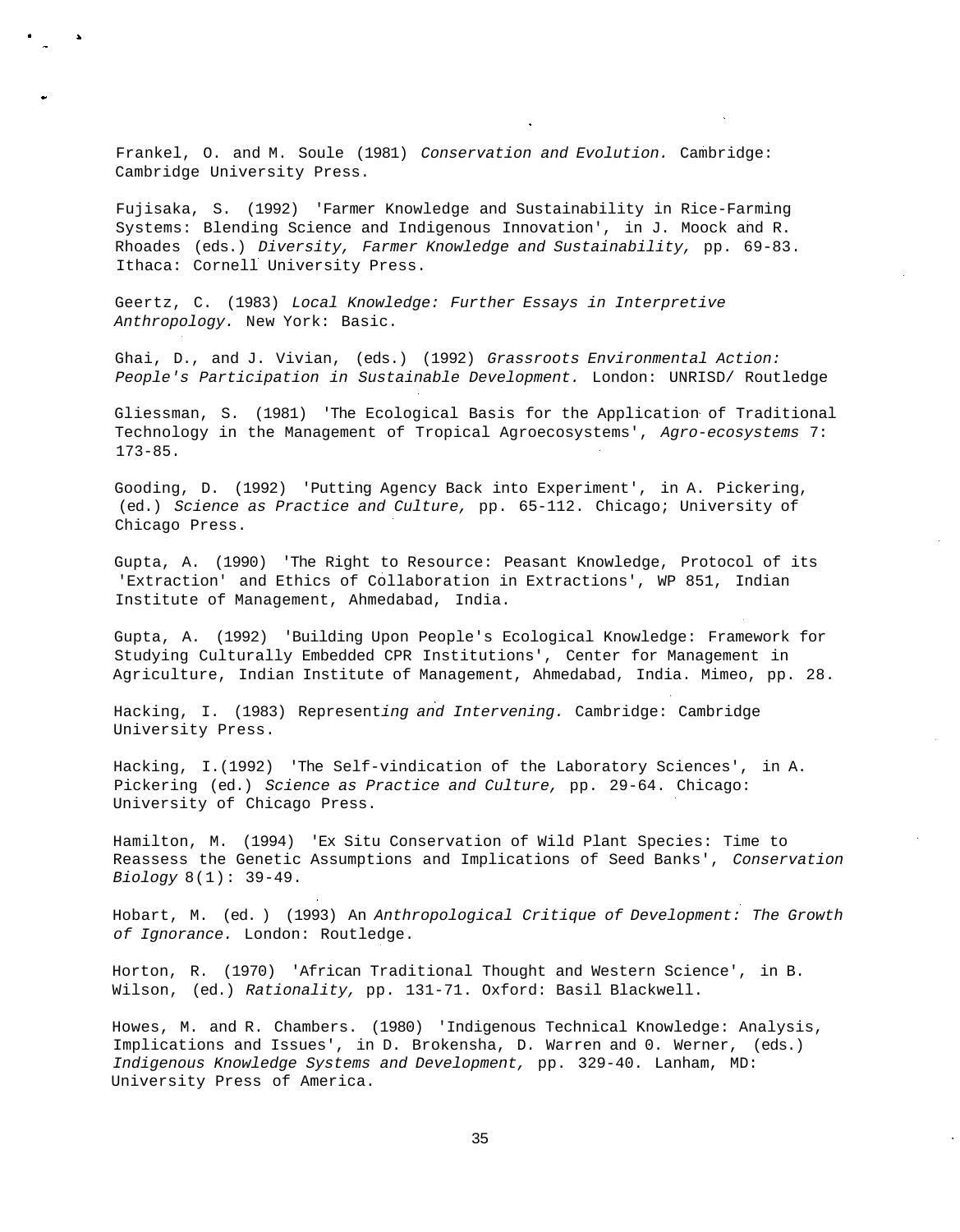Inglis, J. (ed.) (1993) Traditional Ecological Knowledge: Concepts and Cases. Ottawa, Canada: TEK/ IDRC.

Juma, C. (1989) The Gene Hunters. London: Zed.

Knorr Cetina, K. (1981) The Manufacture of Knowledge: An Essay on the Constructivist and Contextual Nature of Sciences. Oxford: Pergamon.

Knorr, Cetina, K. (1992) 'The Couch, the Cathedral, and the Laboratory: On the Relationship between Experiment and Laboratory in Science', in A. Pickering (ed.) Science as Practice and Culture, pp. 113-138. Chicago: University of Chicago Press.

Knight, C. (1980) 'Ethnoscience and the African Farmer: Rationale and Strategy (Tanzania)', in D. Brokensha, D. Warren and O. Werner, (eds.) Indigenous Knowledge Systems and Development, pp. 205-31. Lanham, MD: University Press of America.

Kuhn, T. (1962) . The Structure of Scientific Revolutions. Chicago: University of Chicago Press.

Kulka, T. (1977) 'How Far Does Anything Go? Comments on Feyerabend's Epistemological Anarchism', Philosophy of the Social Sciences 7: 277-87.

Latour, B. and S. Woolgar. (1979) Laboratory Life: The Social Construction of Scientific Facts. Beverly Hills: Sage.

Leeflang, P. (1993) 'Some Observations on Ethnoveterinary Medicine in Northern Nigeria', Indigenous Knowledge and Development Monitor 1(1): 17-19.

 $\omega \sim 25$ 

Levi-Strauss, C. (1955) Tristes Tropiques. (rpt. 1992). New York: Penguin.

Levi-Strauss, C. (1962) Totemism. (rpt. 1963). Boston: Beacon Press.

Levi-Strauss, C. (1966) The Savage Mind. Chicago: University of Chicago Press.

MacCabe, C. (1988) 'Foreword', in G. Spivak, In Other Worlds: Essays in Cultural Politics. New York: Routledge.

Marks, S. (1984) The Imperial Lion: Human Dimensions of Wildlife Management in Central Africa. Boulder: Westview.

Massaquoi, J. (1990) 'Salt from Silt in Sierra Leone', in M. Gamser, H. Appleton, and N. Carter (eds.) Tinker, Tiller, Technical Change, pp. 48-63. London: Intermediate Technology Publications.

Meehan, P. (1980) 'Science, Ethnoscience and Agricultural Knowledge Utilization', in D. Brokensha, D. Warren and 0. Werner, (eds.) Indigenous Knowledge Systems and Development, pp. 383-92. Lanham, MD: University Press of America.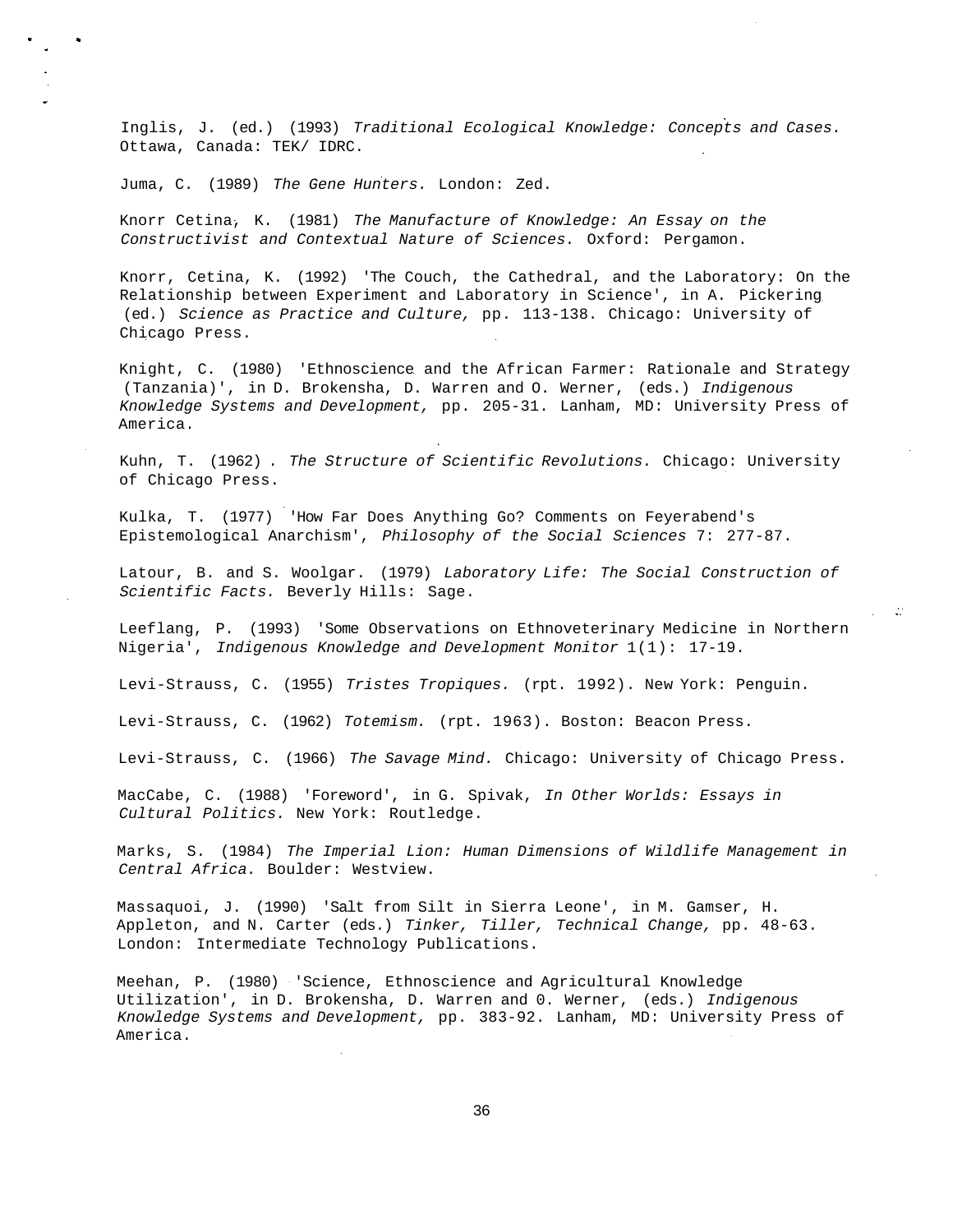Moock, J. (1992) 'Introduction', in J. Moock and R. Rhoades, (eds.) Diversity, Farmer Knowledge and Sustainability, pp. 1-10. Ithaca: Cornell University-Press.

Moock, J. and R. Rhoades, (eds.) (1992) Diversity, Farmer Knowledge and Sustainability. Ithaca: Cornell University Press.

Moore, G. (1980) 'New Shoots from Old Roots', in D. Brokensha, D. Warren and O. Werner, (eds.) Indigenous Knowledge Systems and Development, pp. 393-7. Lanham, MD: University Press of America.

National Research Council (1978) Conservation of Germplasm Resources, an Imperative. Washington DC: National Academy of Sciences.

Niamir, M. (1990) 'Herders' Decision-making in Natural Resource Management in Arid and Semi-arid Africa', Community Forestry Note 4, Rome: Food and Agriculture Organization.

Norgaard, R. (1984) 'Traditional Agricultural Knowledge: Past Performance, Future Prospects, and Institutional Implications', American Journal of Agricultural Economics 66: 874-78.

OECD (1988) Voluntary Aid for Development: The Role of Non-governmental Organizations. Paris: OECD.

Pickering, A. (ed.) (1992) Science as Practice and Culture. Chicago: Chicago University Press.

Pickering, A. and A. Stephanides (1992). 'Constructing Quaternions: On the Analysis of Conceptual Practice', in A. Pickering, (ed.) Science as Practice and Culture, pp. 139-167. Chicago: University of Chicago Press.

Pigg, S. (1992) 'Inventing Social Category Through Place: Social Representations and Development in Nepal', Comparative Studies in Society and History 34(3): 491-513.

Rajan, S. and M. Sethuraman (1993) 'Indigenous Folk Practices Among Nilgiri Irulas', Indigenous Knowledge and Development Monitor 1(3): 19-20.

Redclift, M. (1987) Sustainable Development: Exploring the Contradictions. New York: Methuen.

Reed, C. (1977) Origins of Agriculture. Hague: Mouton.

Richards, P. (1980) 'Community Environmental Knowledge in African Rural Development', in D. Brokensha, D. Warren and 0. Werner, (eds.) Indigenous Knowledge Systems and Development, pp. 183-95. Lanham, MD: University Press of America.

)

Richards, P. (1985) Indigenous Agricultural Revolution: Ecology and Food Production in West Africa. London: Hutchinson.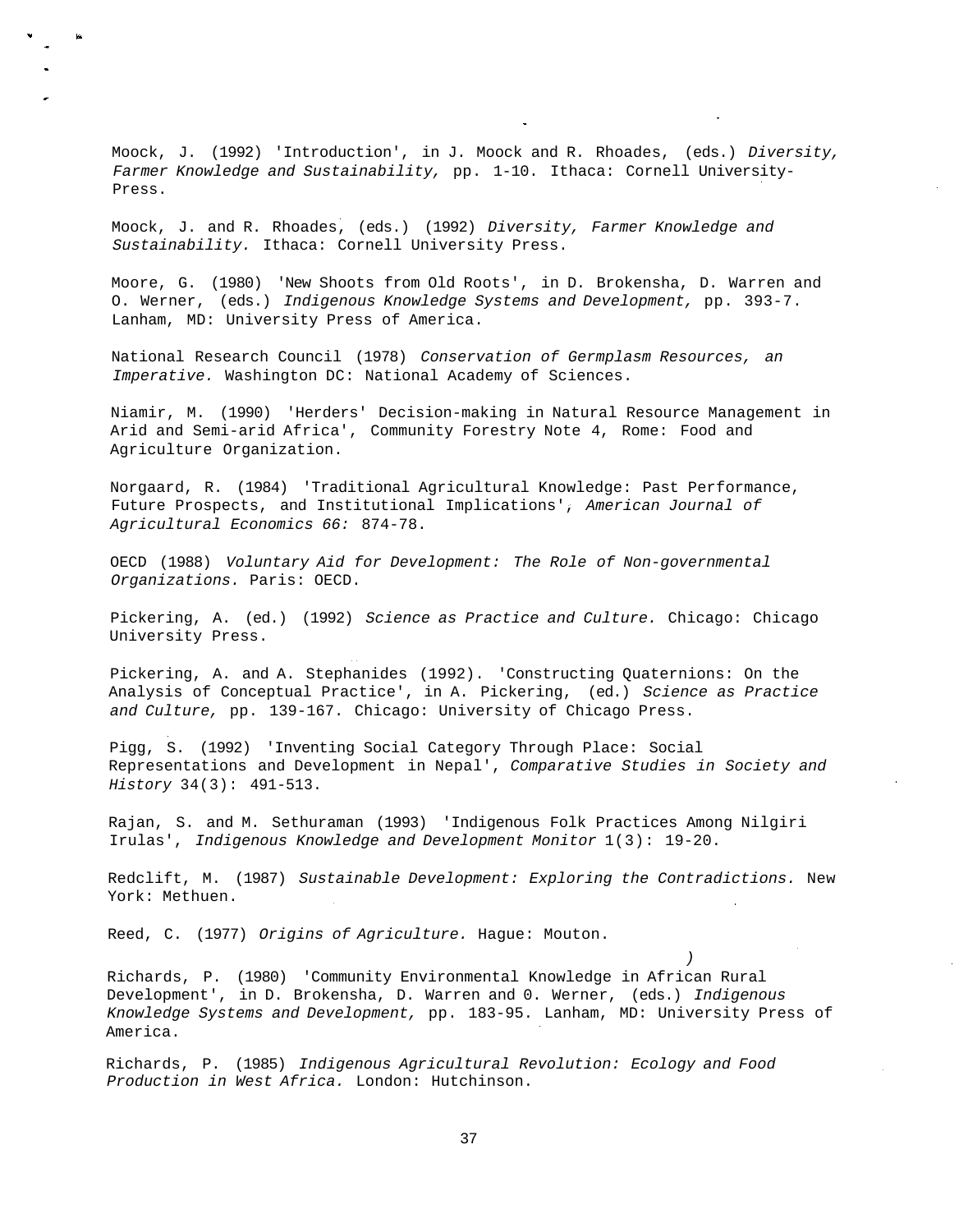Rhoades, R. (1987) 'Farmers and Experimentation', Agricultural Administration Discussion Paper 21, London: Overseas Development Institute.

Rhoades, R. (1989) 'The Role of Farmers in the Creation of Appropriate Technology<sup>1</sup>, in R. Chambers, R. Pacey and L. Thrupp, (eds.) Farmer First: Farmer Innovation and Agricultural Research, pp. 3-9. London: Intermediate Technology Publications.

Rhoades, R. and R. Booth. (1982) 'Farmer-back-to-Farmer: A Model for Generating Acceptable Agricultural Technology', Agricultural Administration 11: 127-37.

Rocheleau, D. (1987) 'Women, Trees and Tenure: Implications for Agroforestry Research', in J. Raintree, (ed.) Trees and Tenure, Proceedings of an International Workshop on Tenure Issues in Agroforestry. Nairobi: ICRAF.

Schneider, J. (1977) 'Was There a Pre-capitalist World System?', Peasant Studies 6: 20-7.

Schwimmer, B. (1979) 'Market Structure and Social Organization in a Ghanaian Marketing System', American Ethnologist 6(4): 682-701.

Scoones, I., M. Melnyk and J. Pretty. (1992) The Hidden Harvest: Wild Foods and Agricultural Systems. London: Sustainable Agricultural Program, IIED.

Scott, J. (1985) Weapons of the Weak. New Haven: Yale University Press.

Scott, J. (1986) 'Everyday Forms of Peasant Resistance', Journal of Peasant Studies 13 (2) : 5-35.

Sen, G. (1992) Indigenous Vision: Peoples of India, Attitudes to Environment. N. Delhi: Sage.

Serrano, R., R. Labios and L. Tung, (1993) 'Establishing National IK Resource Center: The Case of PHIRCSDIK', Indigenous Knowledge and Development Monitor  $1(1): 5-6.$ 

Shiva, V. (1988) . Staying Alive: Women, Ecology and Survival in India. New Delhi, India: Kali for Women.

Sperling, L. (1992) 'Farmer Participation and the Development of Bean Varieties in Rwanda', in J. Moock and R. Rhoades, (eds.) Diversity, Farmer Knowledge and Sustainability, pp. 96-112. Ithaca: Cornell University Press

Thrupp. L. (1985) 'Farmers' Decision Making Concerning Pest Control and Pesticide Use', in Proceedings of Course on Agroecology in Costa Rica, Organization of Tropical Studies, University of Costa Rica, San Jose.

Thrupp, L. (1988) 'The Political Ecology of Pesticide Use in Developing Countries: Dilemmas in the Banana Sector of Costa Rica', Unpublished PhD dissertation, IDS, University of Sussex.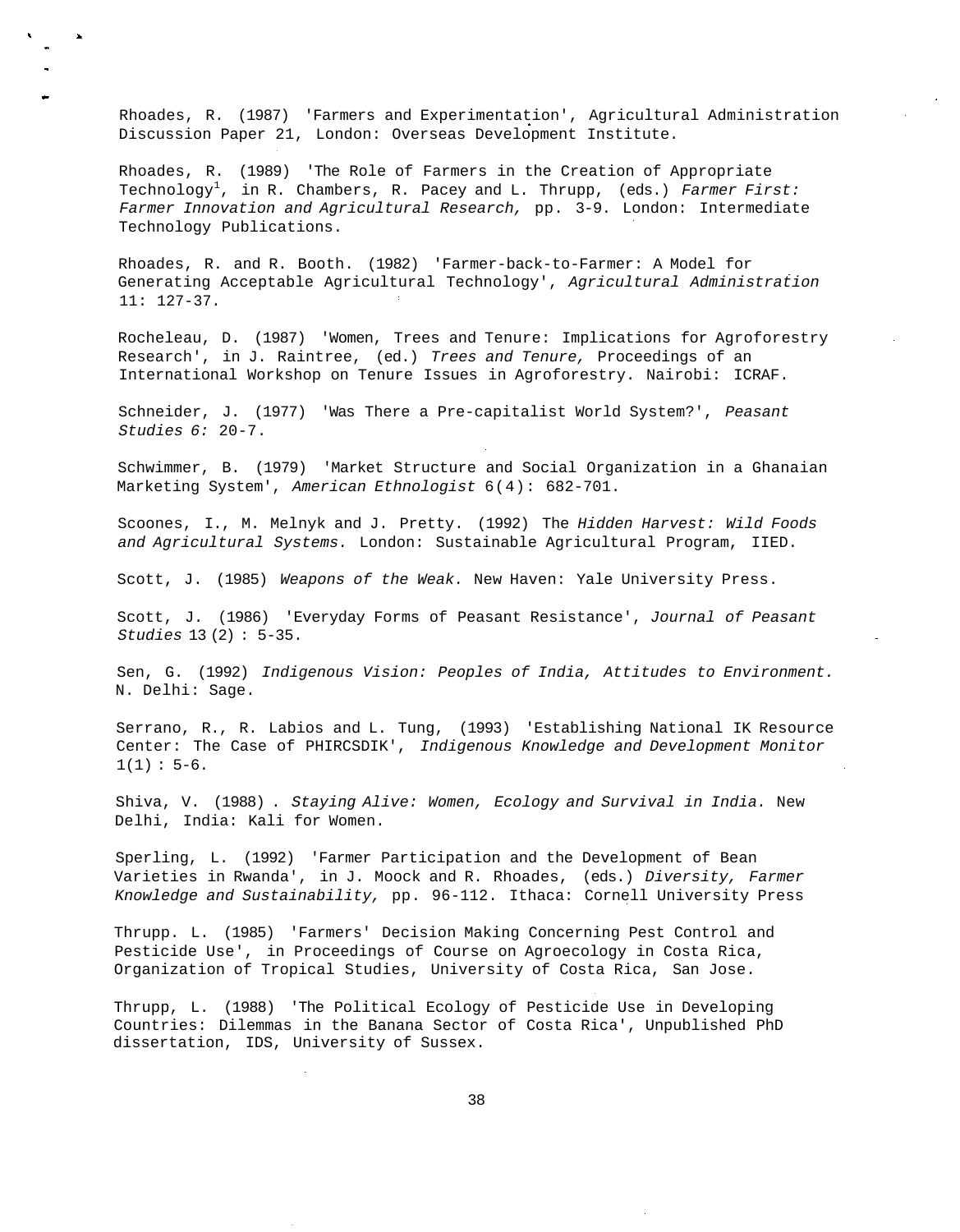Thrupp, L. (1989) 'Legitimizing Local Knowledge: "Scientized Packages" or Empowerment for Third World People', in D. Warren, J. Slikkerveer and S. Titilola (eds.) Indigenous Knowledge Systems: Implications for Agriculture and International Development, Studies in Technology and Social Change, No. 11. Ames, Iowa: Technology and Social Change Program, Iowa State University.

Tibbetts, P. (1977) 'Feyerabend's 'Against Method': The Case for Methodological Pluralism', Philosophy of the Social Sciences 7: 265-75.

Tjahjadi, R. (ed.) (1993) Nature and Farming: Biodynamic Agriculture and Communal Resources Adaptation Systems, Selected Cases in Indonesia. Jakarta,Indonesia: PAN.

Toulmin, S. (1970) 'Does the Distinction Between Normal and Revolutionary Science Hold Water?', in I. Lakatos and A. Musgrave, (eds.) Criticism and the Growth of Knowledge, pp. 39-48. Cambridge: Cambridge University Press.

Ulluwishewa, R. (1993) 'Indigenous Knowledge, National IK Resource Centers and Sustainable Development', Indigenous Knowledge and Development Monitor 1(3) : 11-13.

Voss, J. (1992) 'Conserving and Increasing On-farm Genetic Diversity: Farmer Management of Varietal Bean Mixtures in Central Africa', in J. Moock and R. Rhoades, (eds.) Diversity, Farmer Knowledge and Sustainability, pp. 34-51. Ithaca: Cornell University Press.

Wallerstein, I. (1974) The Modern World-system, I. New York: Academic Press.

Wallerstein, I. (1979a) . The Modern World-system, II. New York: Academic Press.

Wallerstein, I. (1979b) The Capitalist World Economy. New York: Cambridge University Press.

Warner, K. (1991) 'Shifting Cultivators: Local Technical Knowledge and Natural Resource Management in the Humid Tropics', Community Forestry Note 8, Rome: Food and Agriculture Organization.

Warren, D. M. (1989) 'Linking Scientific and Indigenous Agricultural Systems', in J. Lin Compton (ed.) The Transformation of International Agricultural Research and Development, pp. 153-70. Boulder: Lynne Rienner.

Warren, D. M. (1990) 'Using Indigenous Knowledge in Agricultural Development', World Bank Discussion Paper 127, Washington DC: World Bank.

Warren, D. M., J. Slikkerveer and D. Brokensha, (1991) Indigenous Knowledge Systems: The Cultural Dimensions of Development. London: Kegan Paul International.

Warren, D. M., G. Von Liebenstein and L. Slikkerveer, (1993) 'Networking for Indigenous Knowledge', Indigenous Knowledge and Development Monitor 1(1) : 2-4.